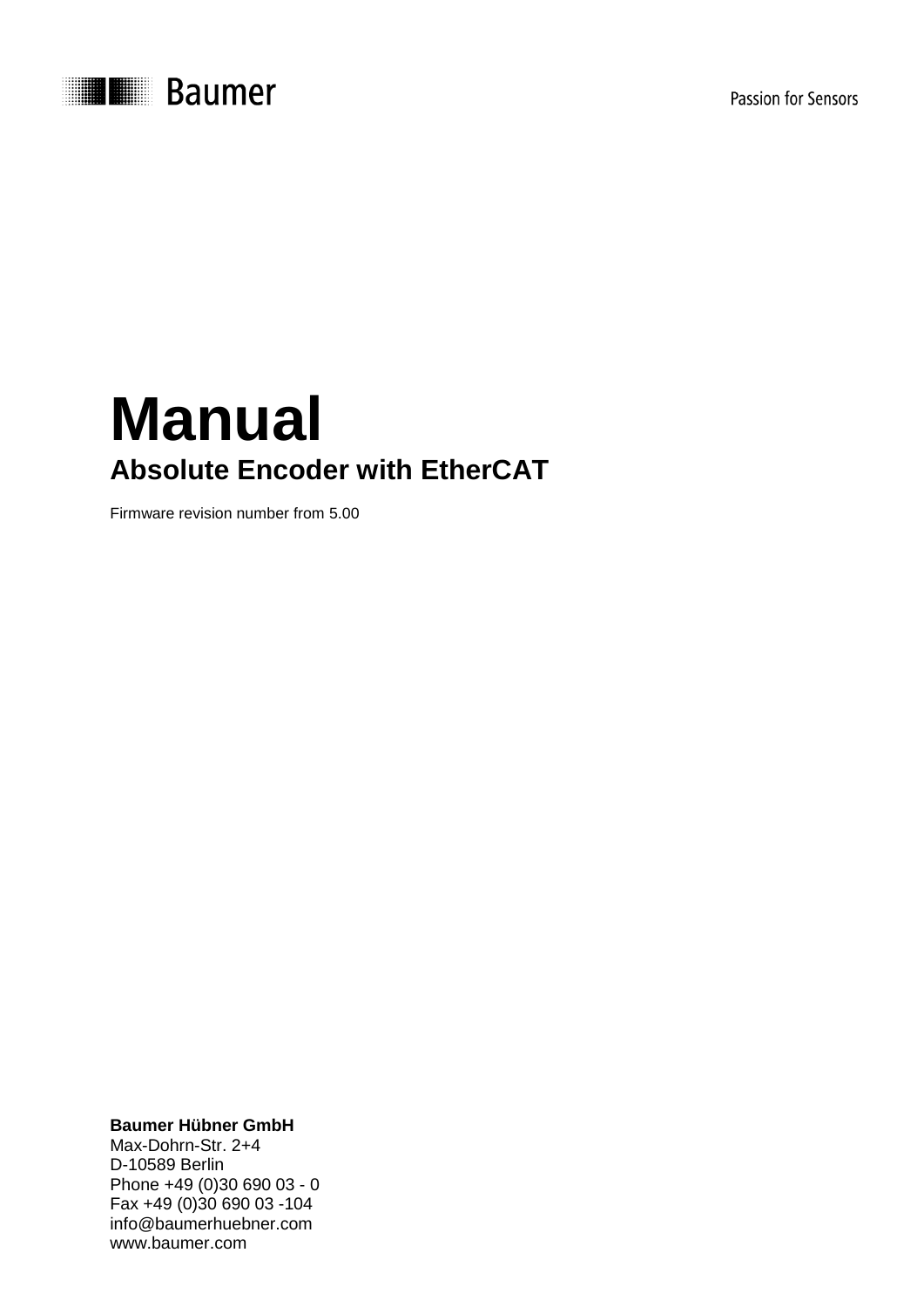

Page

## **Contents**

| $\mathbf 1$            |  |
|------------------------|--|
| 1 <sub>1</sub>         |  |
| 1.2                    |  |
| $\mathbf{2}$           |  |
| 3                      |  |
| $\boldsymbol{\Lambda}$ |  |
| 41                     |  |
| 42                     |  |
| 4.3                    |  |
| 4.4                    |  |
| 4.5                    |  |
| 4.5.1                  |  |
| 4.6                    |  |
| 5                      |  |
| 5.1                    |  |
| 5.1.1                  |  |
| 512                    |  |
| 5.2                    |  |
| 5.2.1                  |  |
| 522                    |  |
| 5.3                    |  |
| 5.4                    |  |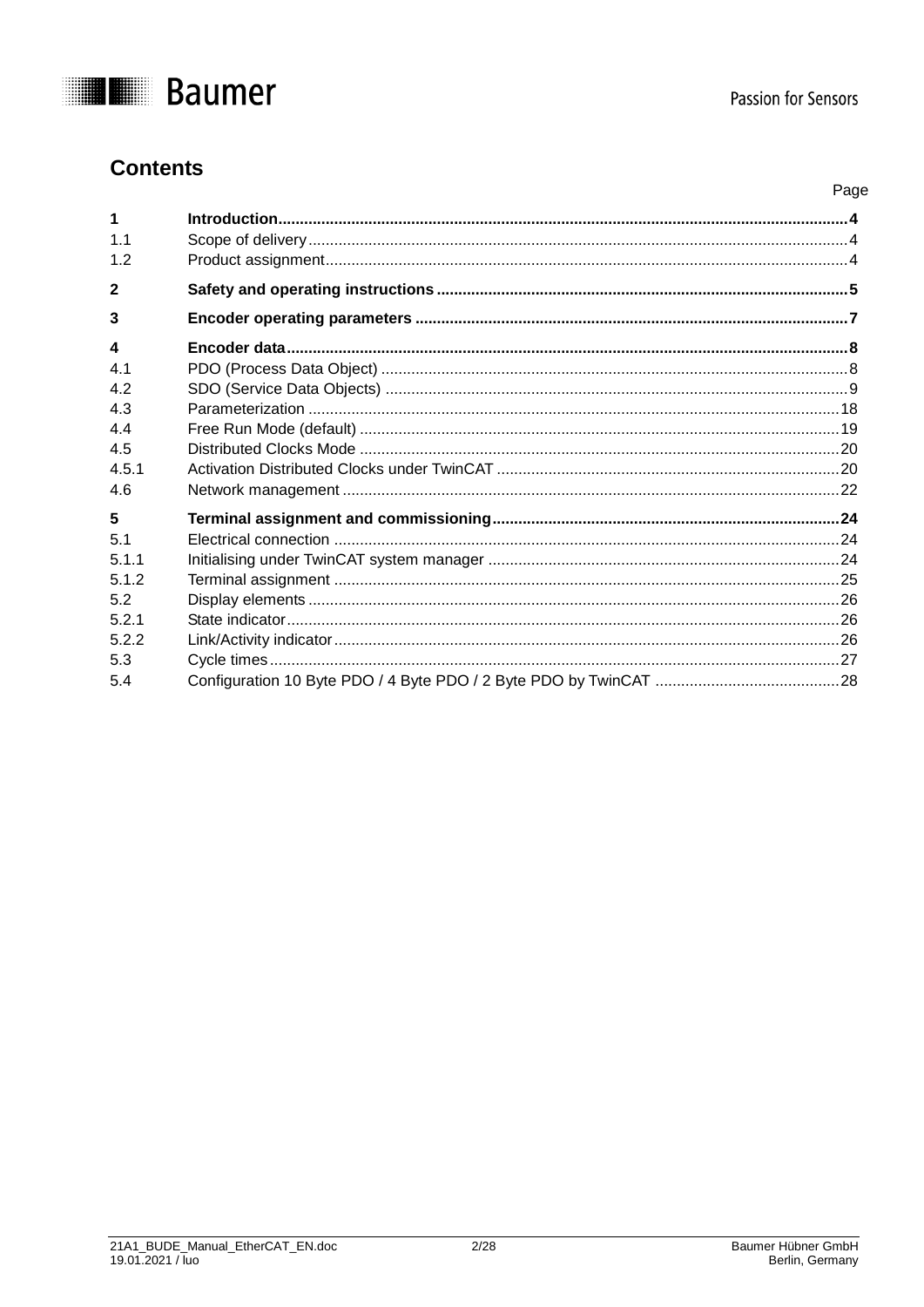

#### **Disclaimer of liability**

The present manual was compiled with utmost care, errors and omissions reserved. For this reason Baumer Huebner GmbH rejects any liability for the information compiled in the present manual. Baumer Huebner GmbH nor the author will accept any liability for direct or indirect damages resulting from the use of the present information.

At any time we should be pleased receiving your comments and proposals for further improvement of the present document.

#### **Registered trademarks**

TwinCAT is a trademark of the company BECKHOFF Industrie Elektronik. These and other names applied in the present manual that at the same time are registered trademarks are not correspondingly marked. Having omitted the respective marking does not necessarily imply that the names are not registered trademarks or that there are no existing patents and protected patented designs.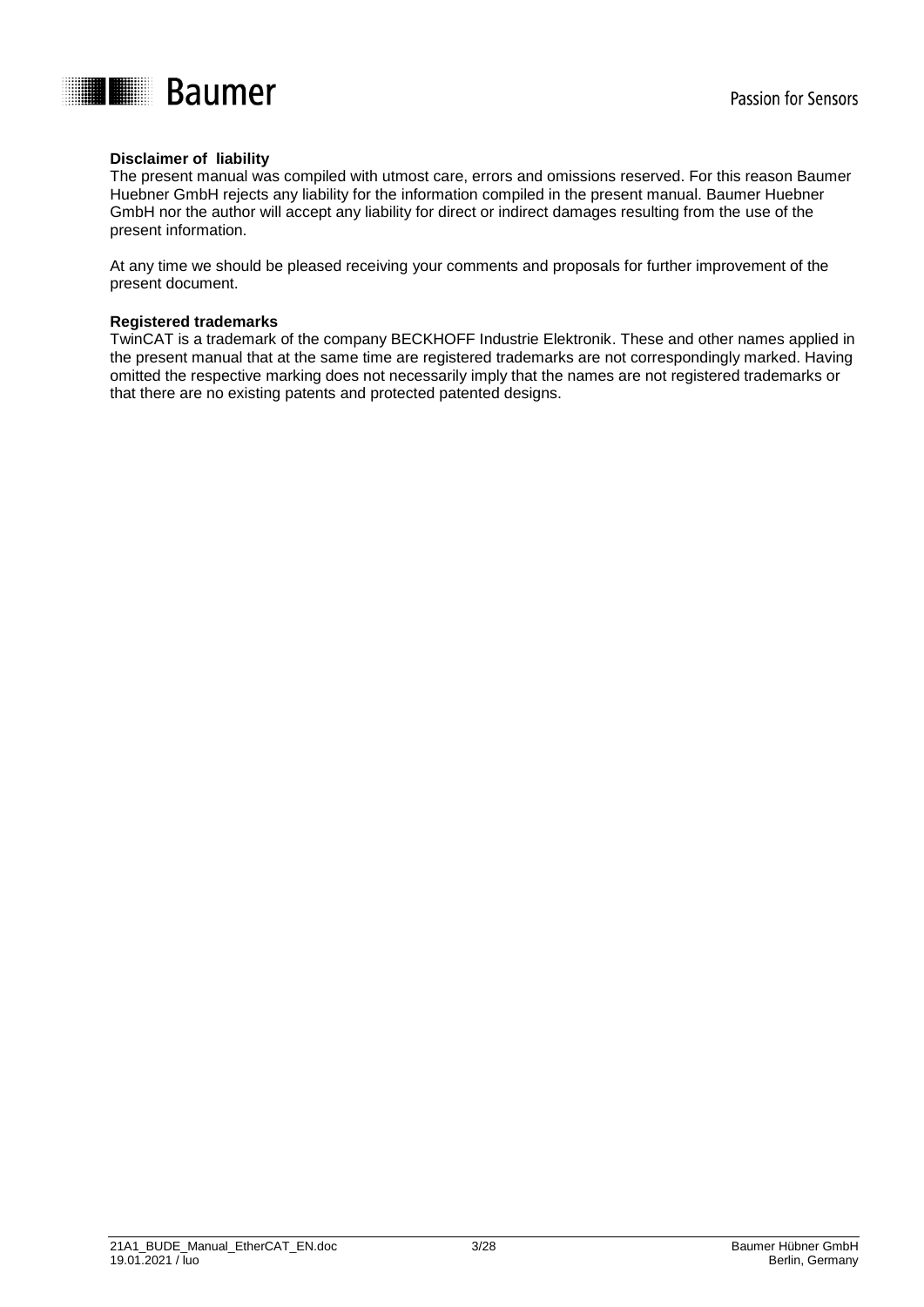

## <span id="page-3-0"></span>**1 Introduction**

## <span id="page-3-1"></span>**1.1 Scope of delivery**

Please check the delivery upon completeness prior to commissioning.

Depending on encoder configuration and part number delivery is including:

- Basic encoder with EtherCAT bus cover
- describing file and manual available as download in the internet at<https://www.baumer.com/goto/qQzLW>

## <span id="page-3-2"></span>**1.2 Product assignment**

#### **Shaft encoder**

| <b>Product</b>             | <b>Product family</b>     |
|----------------------------|---------------------------|
| AMG 11 E13                 | AMG 11 - Singleturn 13Bit |
| <b>AMG 11 E29</b>          | AMG 11 - Multiturn 29Bit  |
| l PMG10#-###.###EC.3000#.# | PMG 10 - Singleturn 13Bit |
| PMG10#-###.###EC.3600#.#   | PMG 10 - Multiturn 29Bit  |

#### **Hollow / Endshaft encoder**

| <b>Product</b>            | <b>Product family</b>     |
|---------------------------|---------------------------|
| HMG 11 E13                | HMG 11 - Singleturn 13Bit |
| HMG 11 E29                | HMG 11 - Multiturn 29Bit  |
| HMG10#-###.###EC.3000#.#_ | HMG 10 - Singleturn 13Bit |
| HMG10#-###.###EC.3600#.#  | HMG 10 - Multiturn 29Bit  |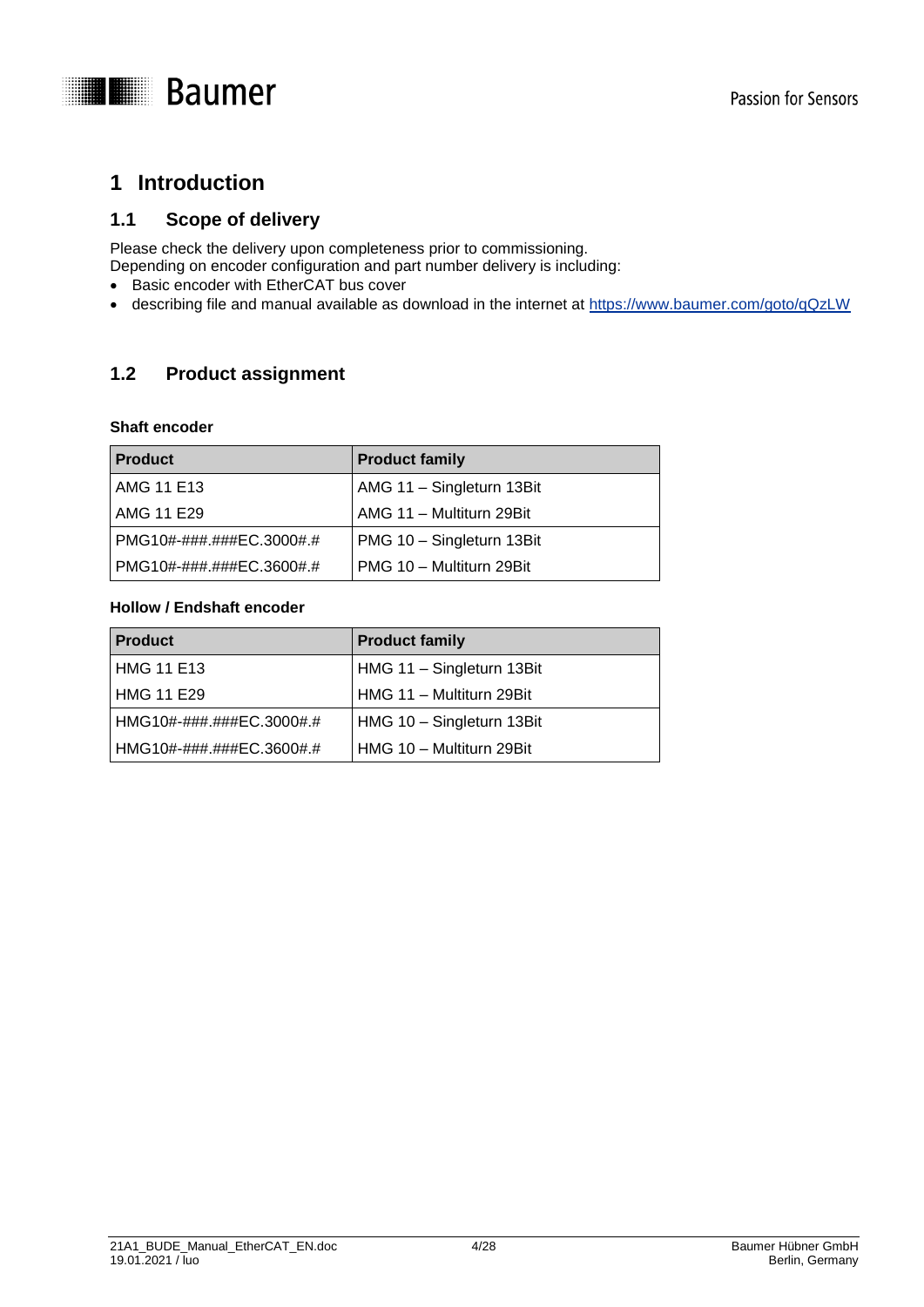

## <span id="page-4-0"></span>**2 Safety and operating instructions**

#### **Supplementary information**

- This manual is intended as a supplement to already existing documentation (catalogues, data sheets and assembly instructions). They can be downloaded at [https://www.baumer.com/goto/qQzLW.](https://www.baumer.com/goto/qQzLW)
- The manual must be read without fail before initial commissioning of the equipment.

#### **Intended purpose of the equipment**

 The encoder is a precision measurement device. It is used to determine angular positions and revolutions, and to prepare and supply measured values in the form of electrical output signals for control systems. Encoders may only be used for this purpose.

#### **Commissioning**

- Encoders may only be installed and assembled by suitably qualified experts.
- Observe the operating instructions of the machine manufacturer.

#### **Safety remarks**

- Prior to commissioning the equipment, check all electrical connections.
- If installation, electrical connection or any other work performed at the encoder or at the equipment is not correctly executed, this can result in a malfunction or failure of the encoder.
- Steps must be taken to exclude any risk of personal injury, damage to the plant or to the operating equipment as a result of encoder failure or malfunction by providing suitable safety precautions.
- Encoders must not be operated outside the limited values specified in the product information (see detailed product documentation).

*Failure to comply with the safety remarks can result in malfunctions, personal injury or damage to property.*

#### **Transport and storage**

- Only ever transport or store encoders in their original packaging.
- Never drop encoders or expose them to major vibrations.

#### **Assembly**

- Avoid impacts or shocks on the housing and shaft.
- Avoid any twist or torsion on the housing.
- Do not open the encoder or make any mechanical changes to it.

*The shaft, ball bearings, glass disc or electronic components can be damaged. In this case, safe and reliable operation cannot be guaranteed.*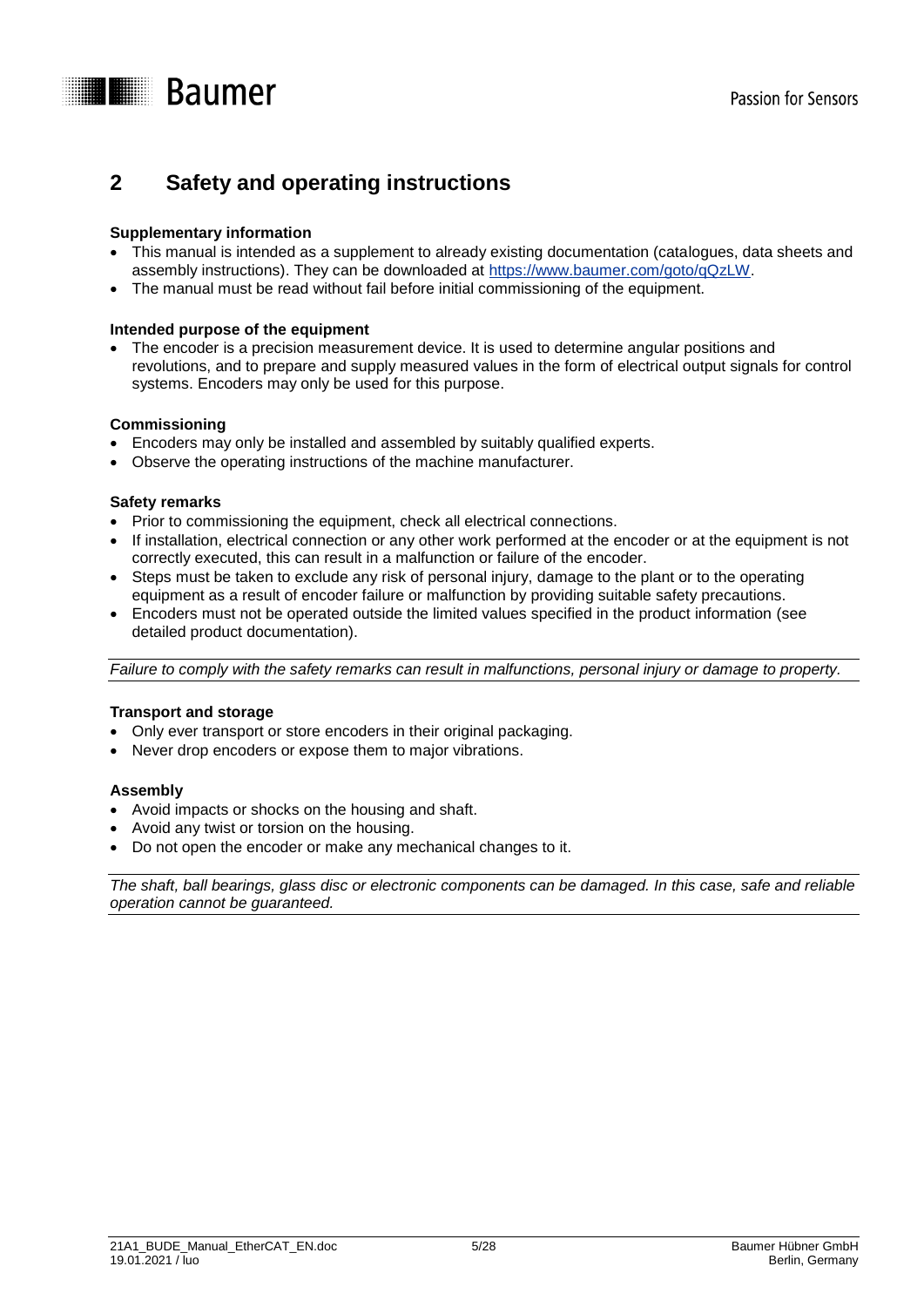

#### **Electrical commissioning**

- Do not make any electrical changes at the encoder.
- Do not carry out any wiring work when the encoder is under power supply.
- Never plug or unplug the electrical connection when the encoder is under power supply.
- Ensure that the entire plant is installed in line with EMC/EMI requirements. The installation environment and wiring affect the electromagnetic compatibility of the encoder. Install the encoder and supply cables separately or at a long distance from cables with high interference emissions (frequency converters, contactors etc.)
- When working with consumers with high emitted interference provide separate encoder supply voltage for the encoder.
- Completely shield the encoder housing and connecting cable.
- Connect the encoder to the protective earth (PE) using shielded cable. The braided shield must be connected to the cable gland or plug. Ideally, aim at bilateral connection to protective earth (PE), the housing via the mechanical assembly, the cable shield via the downstream devices. In case of earth loop problems, earth on one side only as a minimum requirement.

*Failure to observe these instructions can result in malfunctions, material damage or personal injury!*

#### **Disposal**

Dispose of encoder components in accordance with locally applicable legislation.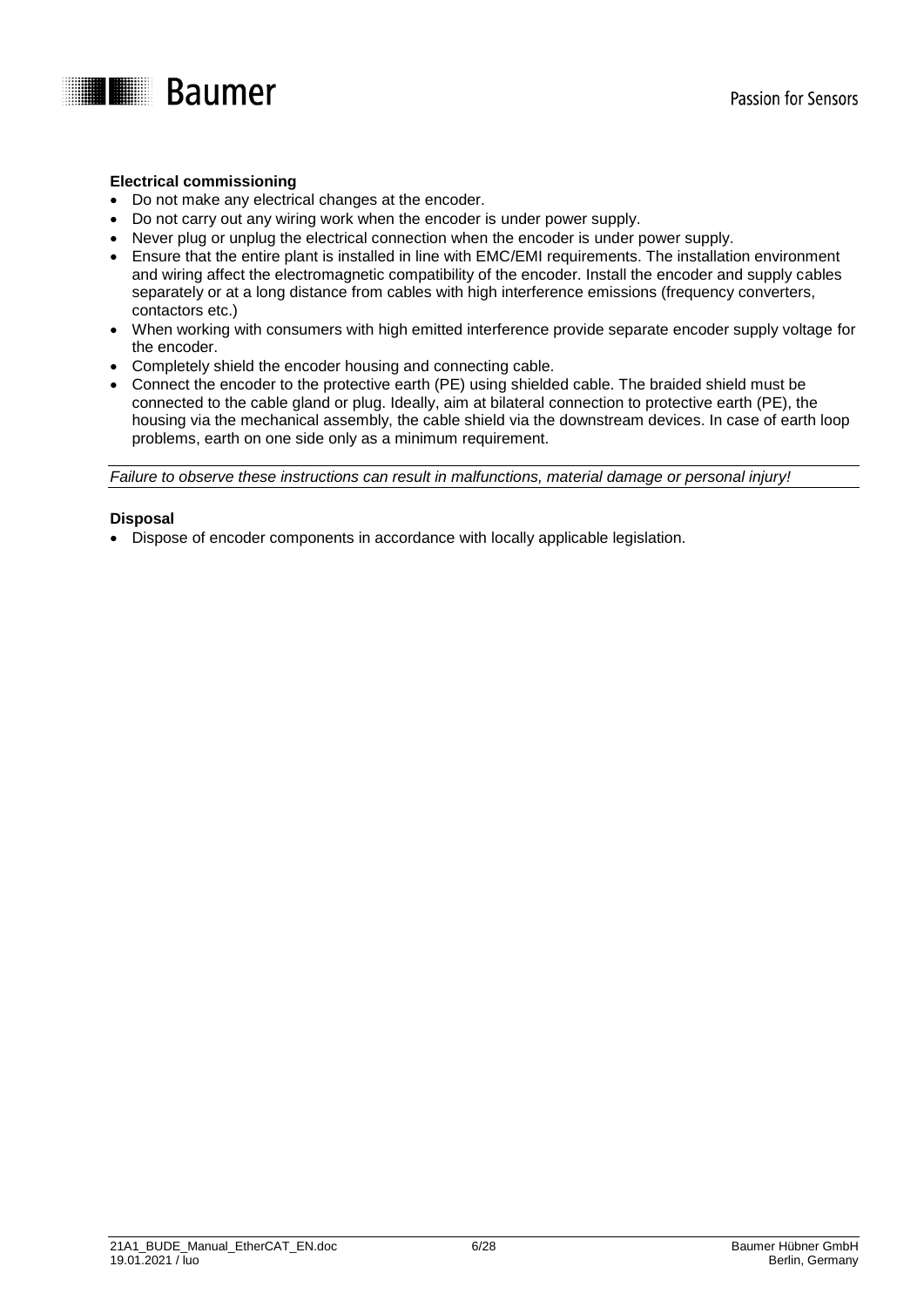

## <span id="page-6-0"></span>**3 Encoder operating parameters**

#### **Description of operating parameters**

Table: operating parameters (factory default)

| <b>Product</b>    | <b>Resolution per</b><br>turn 0x6001 |      | <b>Number of turns</b><br>0x6502 |         |       | <b>Measuring range</b><br>0x6002 |           |          |     |
|-------------------|--------------------------------------|------|----------------------------------|---------|-------|----------------------------------|-----------|----------|-----|
|                   | Decimal                              | Hex  | <b>Bit</b>                       | Decimal | Hex   | Bit                              | Decimal   | Hex      | Bit |
| <b>AMG 11 E13</b> | 8192                                 | 2000 | 13                               |         |       |                                  | 8192      | 2000     | 13  |
| <b>AMG 11 E29</b> | 8192                                 | 2000 | 13                               | 65536   | 10000 | 16                               | 536870912 | 20000000 | 29  |
| <b>HMG 11 E13</b> | 8192                                 | 2000 | 13                               |         |       |                                  | 8192      | 2000     | 13  |
| <b>HMG 11 E29</b> | 8192                                 | 2000 | 13                               | 65536   | 10000 | 16                               | 536870912 | 20000000 | 29  |
| <b>PMG 10 E13</b> | 8192                                 | 2000 | 13                               |         |       |                                  | 8192      | 2000     | 13  |
| <b>PMG 10 E29</b> | 8192                                 | 2000 | 13                               | 65536   | 10000 | 16                               | 536870912 | 20000000 | 29  |
| <b>HMG 10 E13</b> | 8192                                 | 2000 | 13                               |         |       |                                  | 8192      | 2000     | 13  |
| <b>HMG 10 E29</b> | 8192                                 | 2000 | 13                               | 65536   | 10000 | 16                               | 536870912 | 20000000 | 29  |

**The enabled scaling functionality in CoE is prerequisite for further user-specific parameterization such as resolution, total measuring range, direction of rotation and preset.** 

**See chapter: [SDO \(Service Data Objects\)](#page-7-2)**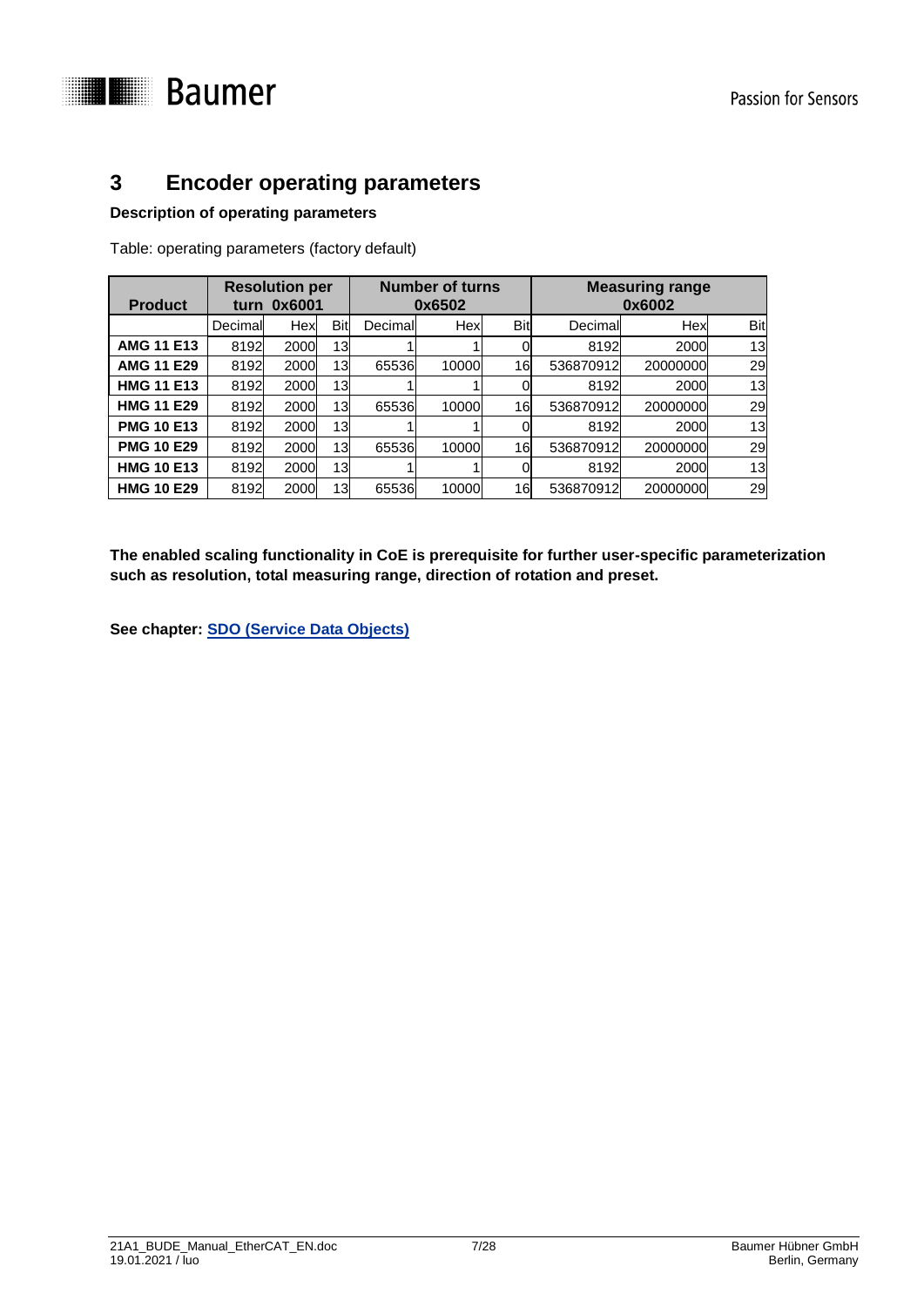

## <span id="page-7-0"></span>**4 Encoder data**

## <span id="page-7-1"></span>**4.1 PDO (Process Data Object)**

Depending on the configuration, the encoder will provide the following process data (input data):

| <b>XML file</b>                                       | <b>PDO Mapping</b>                                                                            | <b>Product code</b> | <b>Applied in version</b> |
|-------------------------------------------------------|-----------------------------------------------------------------------------------------------|---------------------|---------------------------|
| <b>BAUMER Group absolute</b><br>EtherCAT encoders.xml | 10Byte PDO: (default)<br>4 Byte Position value<br>2 Byte Warnings<br>4 Byte System Time<br>or | 20                  | V5.00 and up              |
|                                                       | 4Byte PDO: (configurable)<br>4 Byte Position value                                            | 25                  |                           |
|                                                       | 2Byte PDO: (configurable)<br>2 Byte Position value                                            | 30                  |                           |

#### **10Byte PDO (Default)**

| Value                 | Data type    | <b>Explanation</b>                                                     |
|-----------------------|--------------|------------------------------------------------------------------------|
| <b>Position value</b> | <b>UDINT</b> | Current absolute encoder position value. For range-related information |
|                       |              | refer to "Encoder operating parameters"                                |
| Warnings              | <b>UINT</b>  | Warnings                                                               |
|                       |              | Bit 2: 1 $\rightarrow$ Lithium battery power low                       |
|                       |              | Bit 4: 1 $\rightarrow$ Excess shaft turns during power-off             |
|                       |              | Bit 5: 1 $\rightarrow$ Incorrect encoder configuration                 |
| <b>System Time</b>    | UDINT        | Present system time, resolution in ns                                  |

#### **4Byte PDO**

| Value                 | <b>Data type</b> | <b>Explanation</b>                                                                                                |
|-----------------------|------------------|-------------------------------------------------------------------------------------------------------------------|
| <b>Position value</b> | <b>UDINT</b>     | Current absolute encoder position value. For range-related information<br>refer to "Encoder operating parameters" |

#### **2Byte PDO**

| Value                 | <b>Data type</b> | <b>Explanation</b>                                                     |
|-----------------------|------------------|------------------------------------------------------------------------|
| <b>Position value</b> | <b>UINT</b>      | Current absolute encoder position value. For range-related information |
|                       |                  | refer to "Encoder operating parameters"                                |

The configuration 4Byte PDO / 2Byte PDO allows for shorter cycle times.

<span id="page-7-2"></span>Cycle times are configuration-related, see chapter cycle times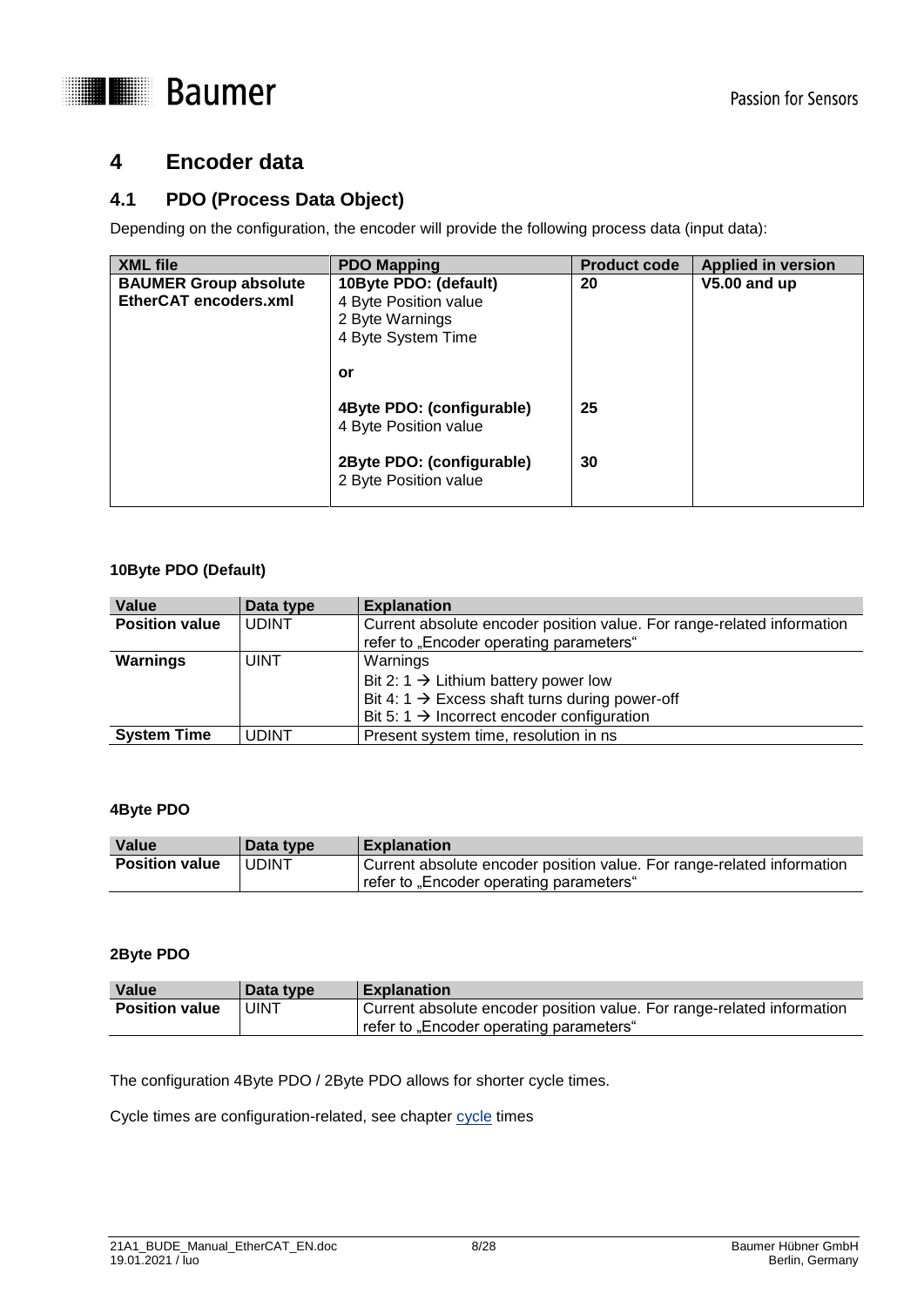

## <span id="page-8-0"></span>**4.2 SDO (Service Data Objects)**

SDOs access is in the TwinCAT System Manager under tab **CoE - Online (CANopen over EtherCAT)**.

Since there is a large variety of CANopen device and application profiles they may be applied in EtherCAT slaves.

EtherCAT encoders provide partial implementation of the CANopen DS406 encoder device profile.

| Unbenannt - TwinCAT System Manager                        |                                   |                                         |                                                        | - 101×                                 |
|-----------------------------------------------------------|-----------------------------------|-----------------------------------------|--------------------------------------------------------|----------------------------------------|
| Edit Actions View Options Help<br>File                    |                                   |                                         |                                                        |                                        |
| $\vec{r}$ $\vec{r}$ ii<br>63 R<br>顔 目<br>¥.<br>电电晶<br>ן ו | 鳳<br>自✓                           | 的负 免结人<br>$\mathbf{q}_\mathrm{c}$<br>©۱ | ിം 2ി<br>$ 66^\circ $ $\sqrt{\mathcal{Q}}^{10}$<br>B Q | 9<br>$\bullet$ 8                       |
|                                                           |                                   |                                         |                                                        |                                        |
| E Configuration                                           | General EtherCAT                  | DC<br>Process Data Startup              | CoE - Online   Online                                  |                                        |
| PLC - Configuration                                       |                                   |                                         |                                                        |                                        |
| 白 T/O - Configuration                                     | <b>Update List</b>                | Auto Update                             | Single Update Show Offline Data                        |                                        |
| 白 <b>野</b> I/O Devices                                    |                                   |                                         |                                                        |                                        |
| □ Device 1 (EtherCAT)<br><b>←</b> Device 1-Image          | Advanced                          | All Objects                             |                                                        |                                        |
| Device 1-Image-Info                                       | Add to Startup                    | <b>Online Data</b>                      | Module OD (AoE Port): 0                                |                                        |
| <b>E-</b> <sup>9</sup> t Inputs                           |                                   |                                         |                                                        |                                        |
| <b>&amp;L</b> Outputs<br>Ò                                | Index                             | Name                                    | Flags                                                  | Value                                  |
| ∙ <mark>⊗</mark> InfoData<br>Ė                            | 1000                              | Device type                             | R <sub>0</sub>                                         | 0x00010196 (65942)                     |
| Box 1 (BAUMER EtherCAT encoder 10Byte)                    | 1001                              | Error register                          | R <sub>0</sub>                                         | 0x00(0)                                |
| <b>⊟</b> <sup>©</sup> t Inputs                            | 1008                              | Device name                             | R <sub>0</sub>                                         | GXAMW H                                |
| ♦↑ Position                                               | 1009                              | Hardware version                        | R <sub>0</sub>                                         | V2.00 ET                               |
| ♦↑ Warnings                                               | 100A                              | Software version                        | R <sub>0</sub>                                         | V5.01                                  |
| ♦↑ System Time                                            | 1010                              | <b>SAVE Application Parameter</b>       | <b>RW</b>                                              | 0x00000000 (0)                         |
| WcState                                                   | 1011                              | <b>RESTORE Application Parameter</b>    | <b>RW</b>                                              | 0x00000000 (0)                         |
| S.<br>InfoData<br>Ŧ                                       | 王 1018:0<br>÷                     | Identity                                | R <sub>0</sub><br>R <sub>0</sub>                       | > 4 <<br>> 3 <                         |
| et Mappings                                               | $-1400:0$<br>由… 1C00:0            | TxPDO-Map<br>Sync manager type          | R <sub>0</sub>                                         | > 4 <                                  |
|                                                           | 由…1C12:0                          | RxPDO assign                            | R <sub>0</sub>                                         | >1<                                    |
|                                                           | 国 1C13:0                          | TxPDO assign                            | R <sub>0</sub>                                         | >1<                                    |
|                                                           | 由…1C33:0                          | SM input parameter                      | R0                                                     | $>$ 32 $<$                             |
|                                                           | 2000                              | <b>System Time</b>                      | RO <sub>P</sub>                                        | 0x5FC6FC06 (160687                     |
|                                                           | 2020:0<br>$\overline{\mathbf{t}}$ | Diagnostic Data                         | RO.                                                    | >16<                                   |
|                                                           | 6000                              | <b>Operating parameters</b>             | <b>RW</b>                                              | 0x0000 (0)                             |
|                                                           | 6001                              | Measuring units per revolution.         | RW                                                     | 0x00002000 (8192)                      |
|                                                           | 6002                              | Total measuring range<br>Preset value   | <b>RW</b>                                              | 0x00002000 (8192)                      |
|                                                           | 6003<br>6004                      | Position value                          | <b>RW</b><br>RO <sub>P</sub>                           | 0x00000000 (0)<br>0x00000AE9 (2793)    |
|                                                           | 6501                              | Max. Measuring units per revolution     | R <sub>0</sub>                                         | 0x00002000 (8192)                      |
|                                                           | 6502                              | Number of distinguishable revolutions   | R <sub>0</sub>                                         | 0x00000000 (0)                         |
|                                                           | 6505                              | Warnings                                | BO <sub>P</sub>                                        | 0x0000 (0)                             |
|                                                           | ∢                                 | <b>IIII</b>                             |                                                        | $\rightarrow$                          |
|                                                           |                                   |                                         |                                                        |                                        |
|                                                           |                                   |                                         |                                                        |                                        |
|                                                           | Name                              | Online                                  | Type<br>Size                                           | Usi A<br>>Addr<br>In/Out               |
|                                                           | ♦ Position                        | 0x00000AE9 (2793)                       | <b>UDINT</b><br>4.0                                    | $\mathbf 0$<br>39.0<br>Input           |
|                                                           | ♦ Warnings                        | 0x0000(0)                               | <b>UINT</b><br>2.0                                     | 43.0<br>$\mathbf 0$<br>Input           |
|                                                           | <b>♦ System Time</b>              | 0x36A12536 (9165                        | <b>UDINT</b><br>4.0                                    | $\overline{0}$<br>45.0<br>Input        |
|                                                           | ♦ WcState                         | $\Omega$                                | <b>BOOL</b><br>0.1                                     | $\mathbf 0$<br>1522.1<br>Input         |
|                                                           | Atrus                             | ougono /o).<br>$\rm{HII}$               | <b>LITALY</b><br>$\sim$ $\sim$                         | $1 - 40$<br>$T = -1.4$<br>$\sim$<br>×. |
| Server (Port)<br>Timestamp<br>Message                     |                                   |                                         |                                                        |                                        |
| Ready                                                     |                                   |                                         |                                                        | Local (172.17.11.192.1.1) Config Mode  |

Please consider that every CoE access (mailbox communication) will shortly interrupt generation of encoder input data for the time of mailbox communication. With short cycle times in Distributed Clocks Mode this may imply that not in every Sync cycle a new position is detected.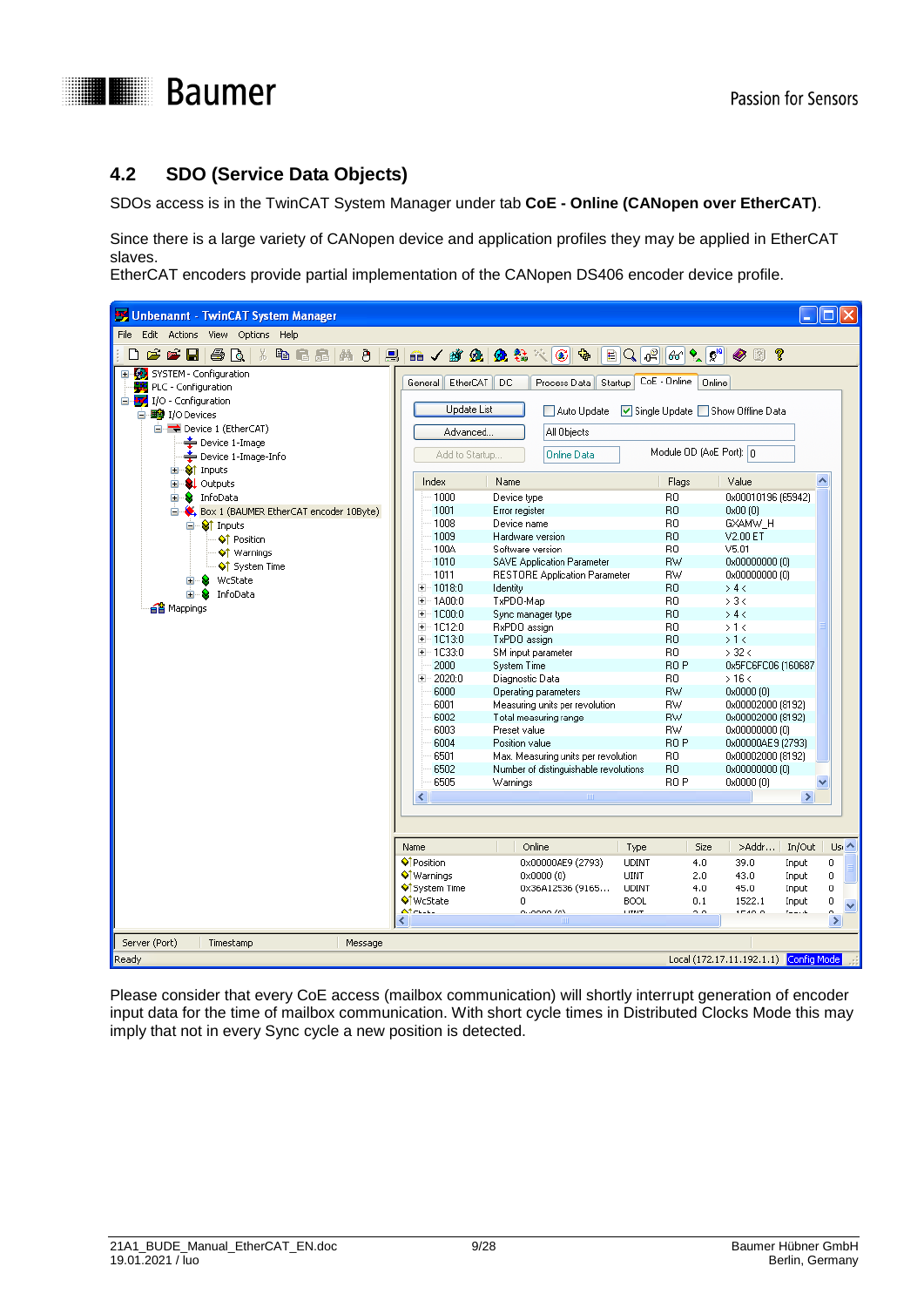

#### **Object list Detailed explanations on the most important SDO objects**

#### **Object 0x1000 Device Type**

| SubIndex      |                                               |
|---------------|-----------------------------------------------|
| Data type     | Unsigned 32                                   |
| Access        | ReadOnly                                      |
| Default       | Multiturn:<br>0x00020196                      |
|               | Singleturn: 0x00010196h                       |
| <b>EEPROM</b> | No.                                           |
| Significance  | Information on device profile and device type |
| Values        |                                               |

#### **Object 0x1008 Device Name**

| SubIndex      | 0                                    |
|---------------|--------------------------------------|
| Data type     | <b>VISIBLE STRING</b>                |
| Access        | ReadOnly                             |
| Default       | According to connected basic encoder |
|               | "GXMMW H","GXAMW H"                  |
| <b>EEPROM</b> | <b>No</b>                            |
| Significance  | Device name in ASCII                 |
| Values        |                                      |

#### **Object 0x1009 Hardware Version**

| SubIndex      | 0                         |
|---------------|---------------------------|
| Data type     | <b>VISIBLE STRING</b>     |
| Access        | ReadOnly                  |
| Default       |                           |
| <b>EEPROM</b> | No                        |
| Significance  | Hardware version in ASCII |
| Values        |                           |

#### **Object 0x100A Manufacturer Software Version**

| SubIndex      | O                         |
|---------------|---------------------------|
| Data type     | <b>VISIBLE STRING</b>     |
| Access        | ReadOnly                  |
| Default       |                           |
| <b>EEPROM</b> | <b>No</b>                 |
| Significance  | Software version in ASCII |
| Values        |                           |

#### **Object 0x1010 SAVE Application Parameter**

Object 0x1010 is utilized to save device-specific objects (0x6000..0x6FFF) out of RAM into non-volatile memory (EEPROM). To prevent inadvertent saving operations the signature "**save**" must be written into object 0x1010 Subindex 0.

| Signature       | MSB  |            |      | <b>LSB</b> |           |
|-----------------|------|------------|------|------------|-----------|
| <b>ISO 8859</b> | е    | ν          | а    | s          | character |
|                 | 0x65 | 0x76       | 0x61 | 0x73       | hex       |
|                 |      | 1702257011 |      |            | dez       |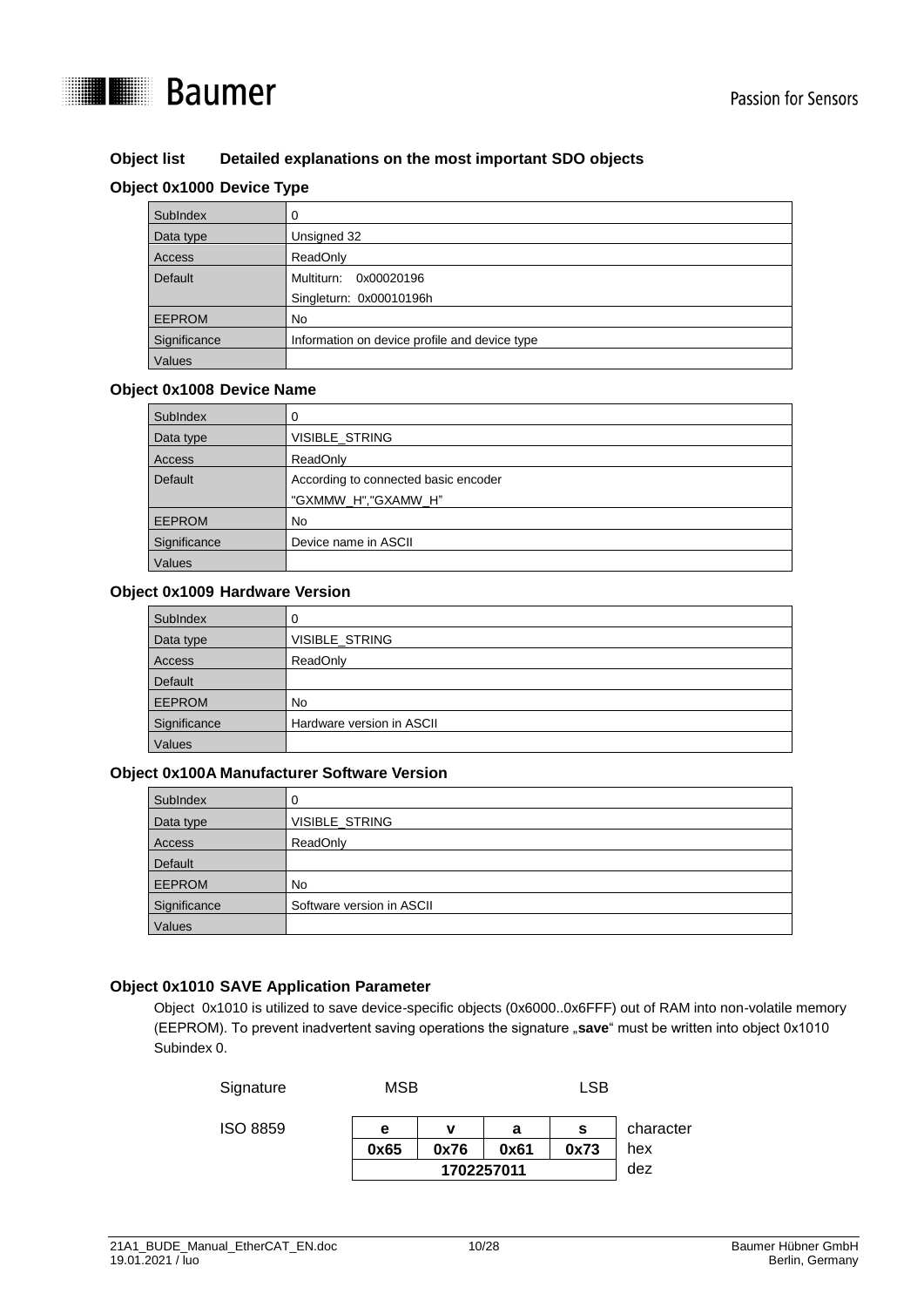

#### **Object 0x1011 RESTORE Application Parameter**

Object 0x1011 restores ROM default in device-specific objects (0x6000..0x6FFF) both in RAM and EEPROM. To prevent any inadvertent restore, the signature "load" must be written in object 0x1011 Subindex 0.

| Signature | MSB  |      |            | LSB  |           |
|-----------|------|------|------------|------|-----------|
| ISO 8859  | d    | а    | ο          |      | character |
|           | 0x64 | 0x61 | 0x6F       | 0x6C | hex       |
|           |      |      | 1684107116 |      | dez       |

#### **Object 0x1018 Identity Object**

| SubIndex      |                                  |  |
|---------------|----------------------------------|--|
| Data type     | Unsigned 8                       |  |
| Access        | ReadOnly                         |  |
| Default       | 4                                |  |
| <b>EEPROM</b> | No                               |  |
| Significance  | Maximum supported subindex       |  |
| Values        | $4 =$ Maximum supported sublndex |  |
|               |                                  |  |

| SubIndex      |                                                       |  |  |
|---------------|-------------------------------------------------------|--|--|
| Data type     | Unsigned 32                                           |  |  |
| Access        | ReadOnly                                              |  |  |
| Default       | Ech                                                   |  |  |
| <b>EEPROM</b> | No.                                                   |  |  |
| Significance  | VendorID for Baumer IVO GmbH & Co. KG assigned by CiA |  |  |
| Values        | 0xEC (in the Internet under www.can-cia.de)           |  |  |

| SubIndex      | າ                                                         |
|---------------|-----------------------------------------------------------|
| Data type     | Unsigned 32                                               |
| Access        | ReadOnly                                                  |
| Default       | $0x0A \rightarrow GXMMW$ H;<br>$0x0B \rightarrow GXAMW H$ |
| <b>EEPROM</b> | No                                                        |
| Significance  | <b>Product Code</b>                                       |
| Values        |                                                           |

| SubIndex      | 3            |  |  |  |
|---------------|--------------|--|--|--|
| Data type     | Unsigned 32  |  |  |  |
| Access        | ReadOnly     |  |  |  |
| Default       |              |  |  |  |
| <b>EEPROM</b> | No           |  |  |  |
| Significance  | Revision no. |  |  |  |
| Values        |              |  |  |  |

| SubIndex      | 4           |  |  |  |
|---------------|-------------|--|--|--|
| Data type     | Unsigned 32 |  |  |  |
| Access        | ReadOnly    |  |  |  |
| Default       |             |  |  |  |
| <b>EEPROM</b> | No          |  |  |  |
| Significance  | Serial no.  |  |  |  |
| Values        |             |  |  |  |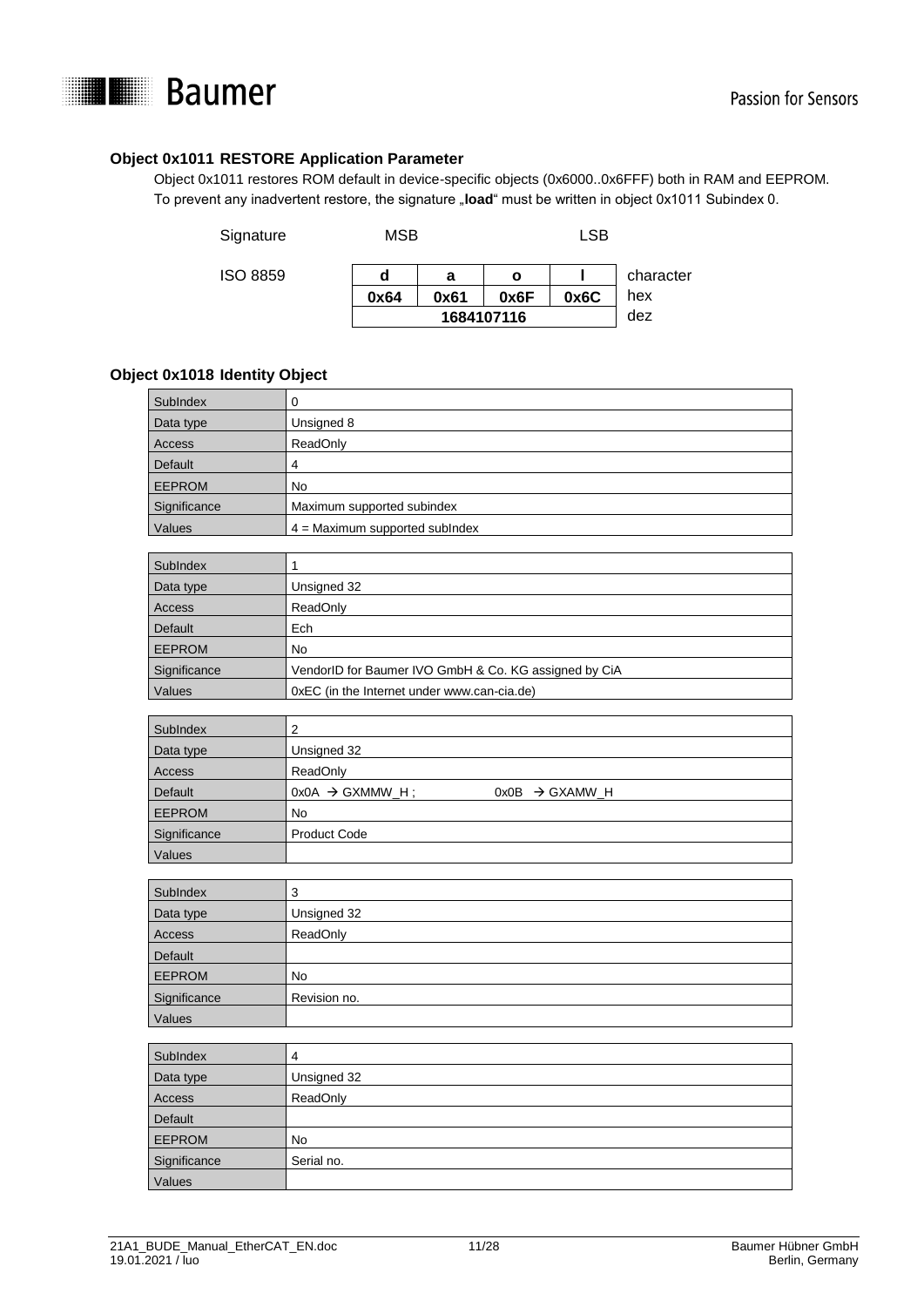

#### **Object 0x1A00 TxPDO1 Mapping**

| SubIndex      | 0                          |
|---------------|----------------------------|
| Data type     | Unsigned 8                 |
| Access        | ReadOnly                   |
| Default       |                            |
| <b>EEPROM</b> | No                         |
| Significance  | Maximum supported subindex |
| Values        | 3                          |
|               |                            |
| SubIndex      | 1                          |
| Data type     | Unsigned 32                |
| Access        | ReadOnly                   |
| Default       |                            |
| <b>EEPROM</b> | <b>No</b>                  |
| Significance  | Position value             |
| Values        | 0x6004                     |
|               |                            |
|               |                            |
| SubIndex      | 2                          |
| Data type     | Unsigned 16                |
| Access        | ReadOnly                   |
| Default       |                            |
| <b>EEPROM</b> | <b>No</b>                  |
| Significance  | Warnings                   |
| Values        | 0x6505                     |
|               |                            |
| SubIndex      | 3                          |
| Data type     | Unsigned 32                |
| Access        | ReadOnly                   |
| Default       |                            |
| <b>EEPROM</b> | Yes                        |
| Significance  | System time<br>0x2000      |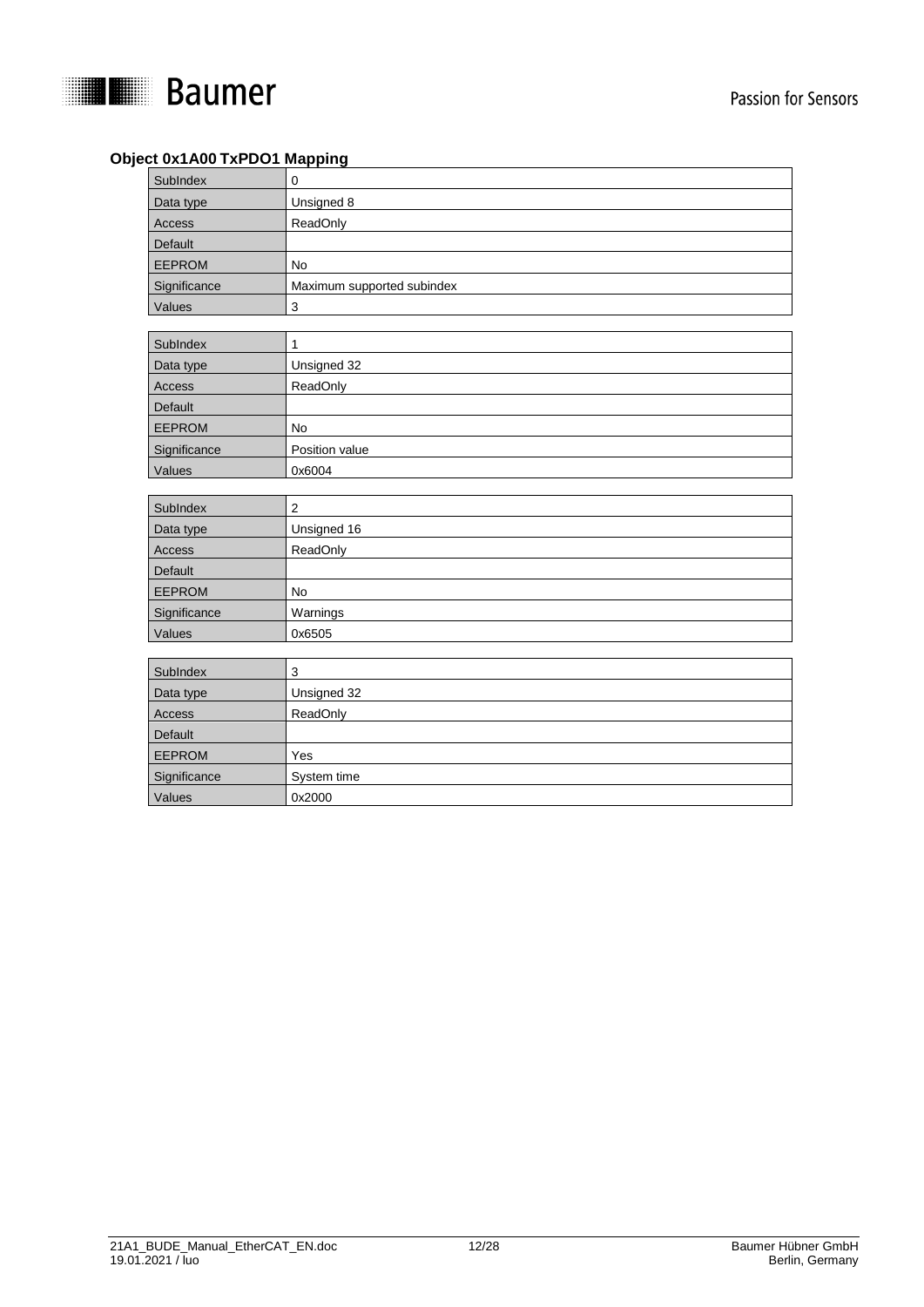

## **Object 0x1C33 SM (Sync Manager) Input Parameter SM3**

| Sub<br>Index   | Data Type   | Access          | <b>Description</b>        | Measurand      | Values                                    |
|----------------|-------------|-----------------|---------------------------|----------------|-------------------------------------------|
| 0              | Unsigned 8  | ReadOnly        | <b>SM Input Parameter</b> | $\blacksquare$ | Maximum supported Subindex 32             |
| 1              | Unsigned 16 | ReadOnly        | Sync Mode                 |                | 0x00 Free Run (not synchronized)          |
|                |             |                 |                           |                | 0x03 DC SYNC1, synchronized with          |
|                |             |                 |                           |                | SYNC1 Event                               |
| $\overline{2}$ | Unsigned 32 | <b>ReadOnly</b> | Cycle time                | Nanoseconds ns | SYNC0/SYNC1 cycle time                    |
| 3              | Unsigned 32 | ReadOnly        | Shift time                | Nanoseconds ns | Shift time from SYNC1 until input data    |
|                |             |                 |                           |                | latch (absolute position)                 |
| $\overline{4}$ | Unsigned 16 | ReadOnly        | Sync modes                |                | 0x0009                                    |
|                |             |                 | supported                 |                | Free run supported                        |
|                |             |                 |                           |                | Synchronous supported                     |
|                |             |                 |                           |                | DC SYNC1                                  |
|                |             |                 |                           |                | Dynamic Cycle times                       |
| 5              | Unsigned 32 | ReadOnly        | Minimum cycle time        | Nanoseconds ns | Minimum cycle time supported              |
| 6              | Unsigned 32 | ReadOnly        | Calc and copy time        | Nanoseconds ns | Calculation and copy time of process data |
|                |             |                 |                           |                | out of local memory into SyncManager      |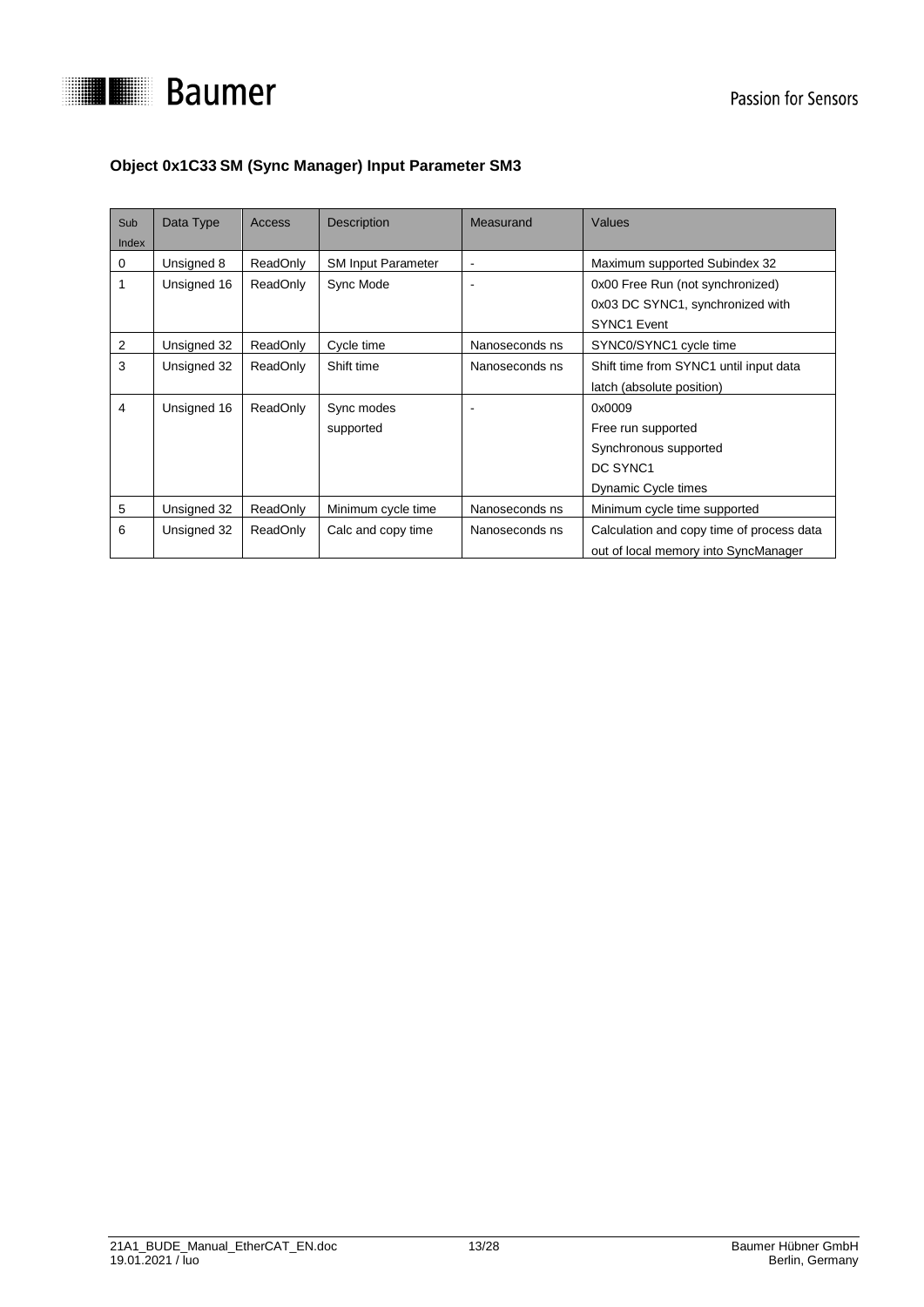

#### **Device-specific objects**

Object Data in this area are hold volatile in RAM after any change. To save in non-volatile EEprom use object SAVE Application Parameter 0x1010.

| SubIndex       | 0                                                                                                                                                                                                                                                                                                                                             |
|----------------|-----------------------------------------------------------------------------------------------------------------------------------------------------------------------------------------------------------------------------------------------------------------------------------------------------------------------------------------------|
| Data type      | Unsigned 16                                                                                                                                                                                                                                                                                                                                   |
| Access         | ReadWrite                                                                                                                                                                                                                                                                                                                                     |
| <b>Default</b> | 0, scaling OFF, CW                                                                                                                                                                                                                                                                                                                            |
| <b>EEPROM</b>  | Yes                                                                                                                                                                                                                                                                                                                                           |
| Significance   | Operating parameters                                                                                                                                                                                                                                                                                                                          |
| Values         | Bit 0: direction of rotation<br>0 CW<br>1 CCW<br>Entries $\neq$ default values are only effective with scaling ON (0x6000).<br>Bit 2: scaling ON/OFF<br>0 scaling disabled. Encoder provides raw data (w/o offset).<br>1 scaling enabled. Encoder provides position values under consideration of scaling factor<br>and offset <sup>2</sup> . |
|                | Example: Value 0x0004 -> scaling on, CW                                                                                                                                                                                                                                                                                                       |

#### **Object 0x6000 Operating parameters**

This object allows for enabling the scaling functionality which is a precondition for further user-specific parameterization such as resolution, total measuring range, direction of rotation and preset. See chapter parameterization.

Please note that with scaling ON the input data (TxPDO) will be produced much more slowly, i.e. PLC cycle times for encoder readout should be correspondingly enlarged.

See chapter cycle times.

| SubIndex      | 0                                                 |                                                                                          |  |
|---------------|---------------------------------------------------|------------------------------------------------------------------------------------------|--|
| Data type     | Unsigned 32                                       |                                                                                          |  |
| Access        | ReadWrite                                         |                                                                                          |  |
| Default       | $0x2000 = 8192 = 13$ bit                          | $\rightarrow$ GXxMW H                                                                    |  |
|               | $0x1000 = 4096 = 12$ bit                          | $\rightarrow$ GCxMW H                                                                    |  |
|               | $0x40000 = 262144 = 18$ bit                       | $\rightarrow$ GBxMW H, GDxMW H                                                           |  |
| <b>EEPROM</b> | Yes                                               |                                                                                          |  |
| Significance  | Optional number of steps per revolution.          |                                                                                          |  |
| Values        | 1n., max. number of steps per revolution (0x6501) |                                                                                          |  |
|               |                                                   | Entries $\neq$ default values are only effective with enabled scaling function (0x6000). |  |

#### **Object 0x6001 Measuring units per revolution**

In general, when writing on this object any previously saved offset (0x6509) will be cleared (value = 0).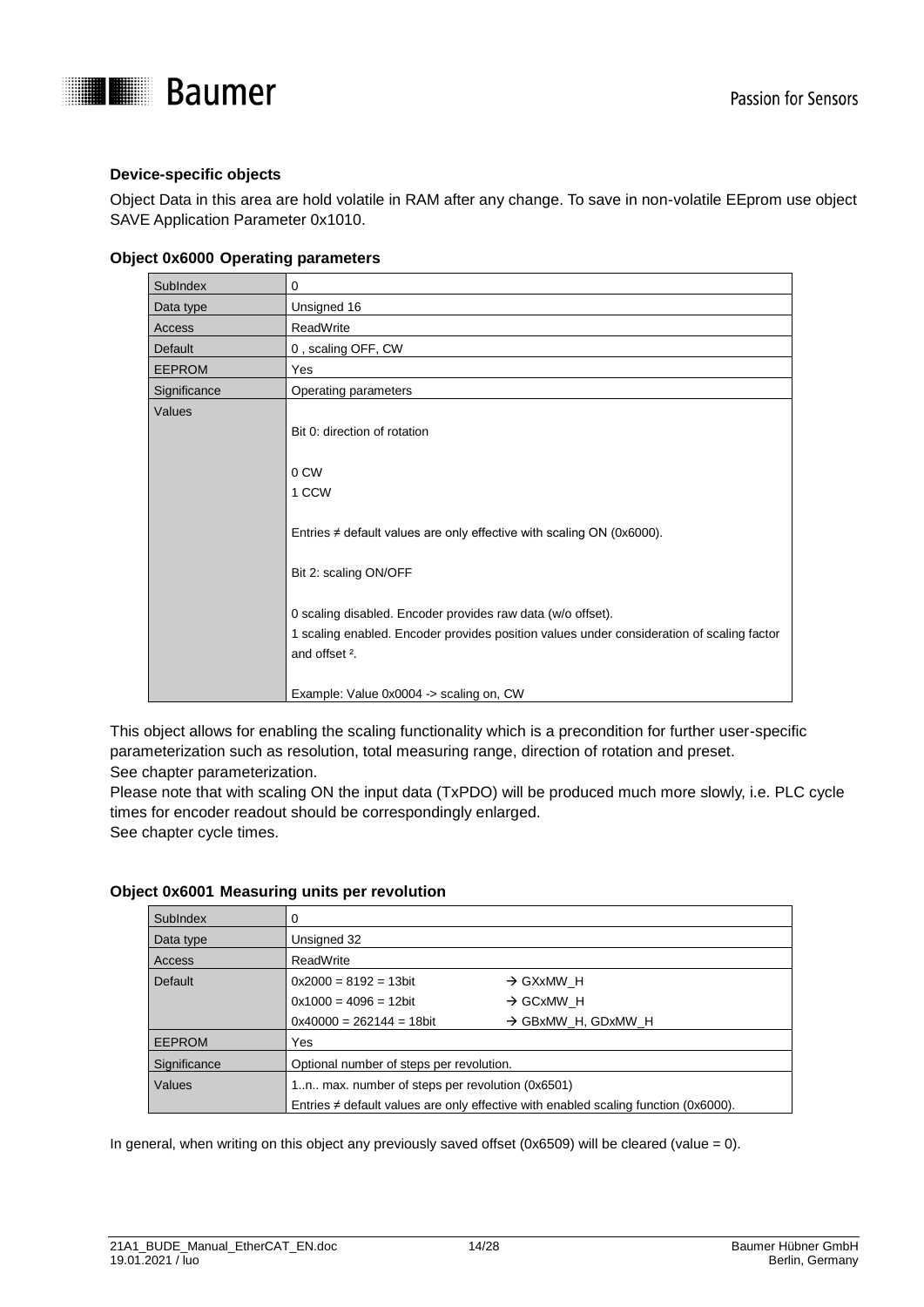

| SubIndex       | 0                                                                                        |                                |  |  |  |
|----------------|------------------------------------------------------------------------------------------|--------------------------------|--|--|--|
| Data type      | Unsigned 32                                                                              |                                |  |  |  |
| Access         | ReadWrite                                                                                |                                |  |  |  |
| <b>Default</b> | $0x20000000 = 536870912 = 29$ bit                                                        | $\rightarrow$ GXMMW H          |  |  |  |
|                | $0x2000 = 8192 = 13$ bit                                                                 | $\rightarrow$ GXAMW H          |  |  |  |
|                | $0x10000000 = 268435456 = 28$ bit                                                        | $\rightarrow$ GCMMW H          |  |  |  |
|                | $0x1000 = 4096 = 12$ bit                                                                 | $\rightarrow$ GCAMW H          |  |  |  |
|                | $0x80000000 = 2147483648 = 31$ bit <sup>2</sup>                                          | $\rightarrow$ GBMMW H, GDMMW H |  |  |  |
|                | $0x40000 = 262144 = 18$ bit                                                              | $\rightarrow$ GBAMW_H, GDAMW_H |  |  |  |
| <b>EEPROM</b>  | Yes                                                                                      |                                |  |  |  |
| Significance   | Total measuring range in steps optionally programmable.                                  |                                |  |  |  |
|                |                                                                                          |                                |  |  |  |
|                | Consequence: Number of revolutions = total measuring range / resolution                  |                                |  |  |  |
|                | The maximum resolution (0x6502) must not be exceeded since otherwise the selected        |                                |  |  |  |
|                | total resolution range is too wide and will be rejected.                                 |                                |  |  |  |
|                |                                                                                          |                                |  |  |  |
| Values         | 1n., max. total measuring range in steps (0x 6502)                                       |                                |  |  |  |
|                | Entries $\neq$ default values are only effective with enabled scaling function (0x6000). |                                |  |  |  |

#### **Object 0x6002 Total measuring range**

² with disabled scaling 32 bit

Writing in these object will clear any previously saved offset (0x6509, value = 0)

#### **Important for multiturn encoder operation:**

Continuous operation will be automatically supported where required.

Consequently, no specific relationship between total measuring range and measuring units per revolution must be observed in the parameterization.

#### **With enabled continuous operation and during power off, the encoder shaft may be turned up to ¼ of the maximum permissible turns. Any excess turn may entail void position values which will be signaled by a warning and call for a new referencing operation.**

Non-continuous operation allows for an unlimited number of turns during power-off.

Proceed as below to find out whether your parameterization enables continuous operation:

- The "maximum possible number of turns" provided by the encoder (depending on the configuration: 16 bits = 65536 or 13 bits = 8192) is multiplied by the parameterized measuring units per revolution.
- The result is devided by parameterized total measuring range.
- A remainder in the result (fractional digits) means continuous operation enabled.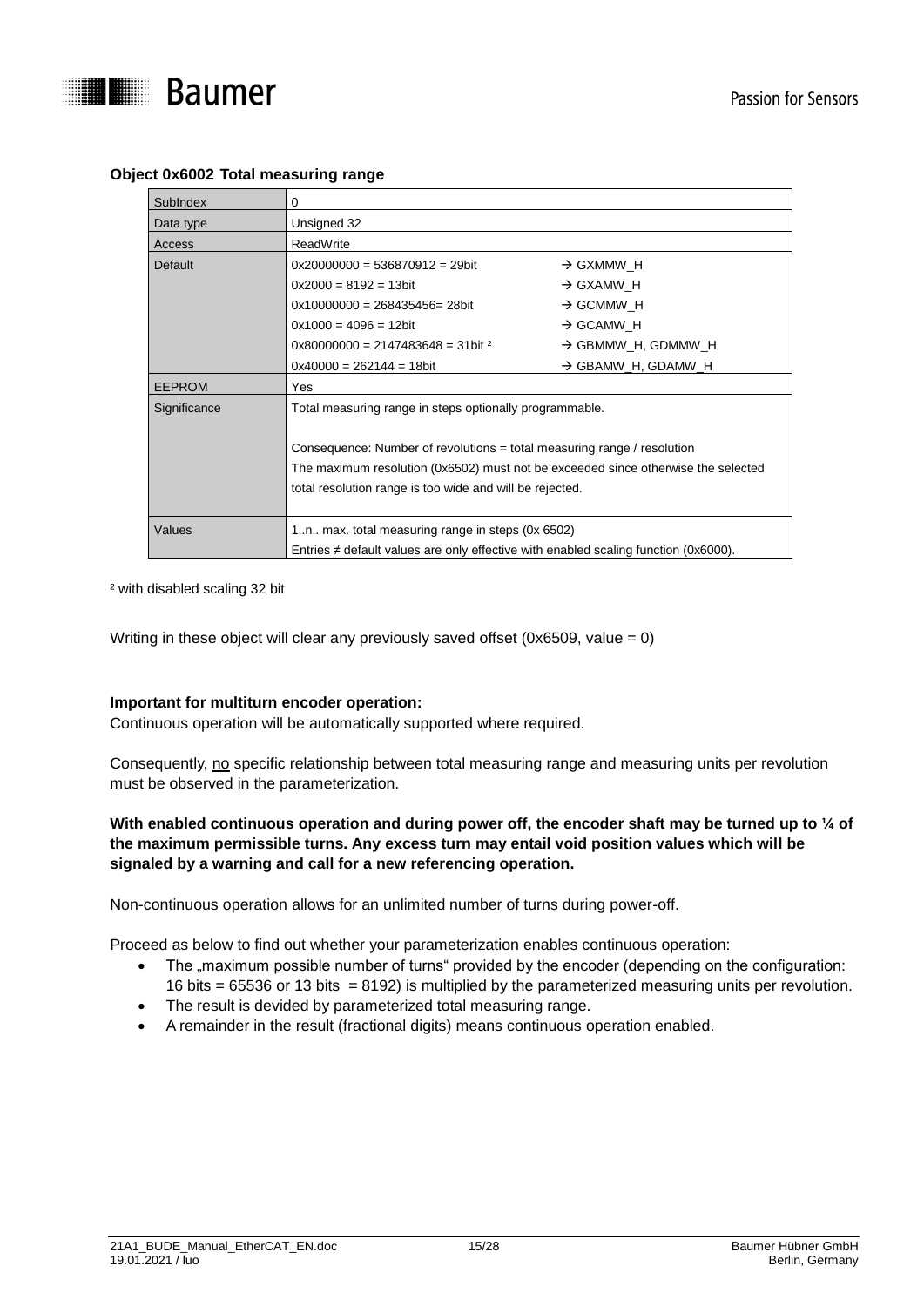

Example: Parameterization with disabled continuous operation:

| Max. possible number of turns                              | 65536      | (16 bits multiturn)                          |
|------------------------------------------------------------|------------|----------------------------------------------|
| Measuring units per turn                                   | 3600       |                                              |
| Total measuring range                                      | 29.491.200 | $(8192 \times 3600)$                         |
| Calculation:                                               |            | 65536 x 3600 / 29.491.200 = 8 (no remainder) |
| ample: Parameterization with enabled continuous operation: |            |                                              |

Example: Parameterization with enabled continuous operation: Max. possible number of turns 65536 (16 bits multiturn) Measuring units per turn 3600 Total measuring range 100.000 Calculation: 65536 x 3600 / 100.000 = 2359 remainder 29600

#### **Object 0x6003 Preset value**

| SubIndex      |                                                                                          |  |
|---------------|------------------------------------------------------------------------------------------|--|
| Data type     | Unsigned 32                                                                              |  |
| Access        | ReadWrite                                                                                |  |
| Default       |                                                                                          |  |
| <b>EEPROM</b> | Yes                                                                                      |  |
| Significance  | Optionally programmable position value.                                                  |  |
|               | In this operation an offset value is calculated and saved in object 0x6509.              |  |
| Values        | 0. actual total measuring range (0x6002) -1                                              |  |
|               | Entries $\neq$ default values are only effective with enabled scaling function (0x6000). |  |

#### **Object 0x6004 Position value**

| SubIndex      |                                             |  |
|---------------|---------------------------------------------|--|
| Data type     | Unsigned 32                                 |  |
| Access        | ReadOnly                                    |  |
| Default       |                                             |  |
| <b>EEPROM</b> | No.                                         |  |
| Significance  | Value of actual position in steps           |  |
| Values        | 0. actual total measuring range (0x6002) -1 |  |

#### **Object 0x6501 Max. measuring units per revolution (max. resolution in steps)**

| SubIndex      |                                        |                                |  |
|---------------|----------------------------------------|--------------------------------|--|
| Data type     | Unsigned 32                            |                                |  |
| Access        | ReadOnly                               |                                |  |
| Default       | $0x2000 = 8192 = 13bit$                | $\rightarrow$ GXxMW H          |  |
|               | $0x1000 = 4096 = 12bit$                | $\rightarrow$ GCxMW H          |  |
|               | $0x40000 = 262144 = 18$ bit            | $\rightarrow$ GBxMW H, GDxMW H |  |
| <b>EEPROM</b> | No                                     |                                |  |
| Significance  | Maximum singleturn resolution in steps |                                |  |
| Values        |                                        |                                |  |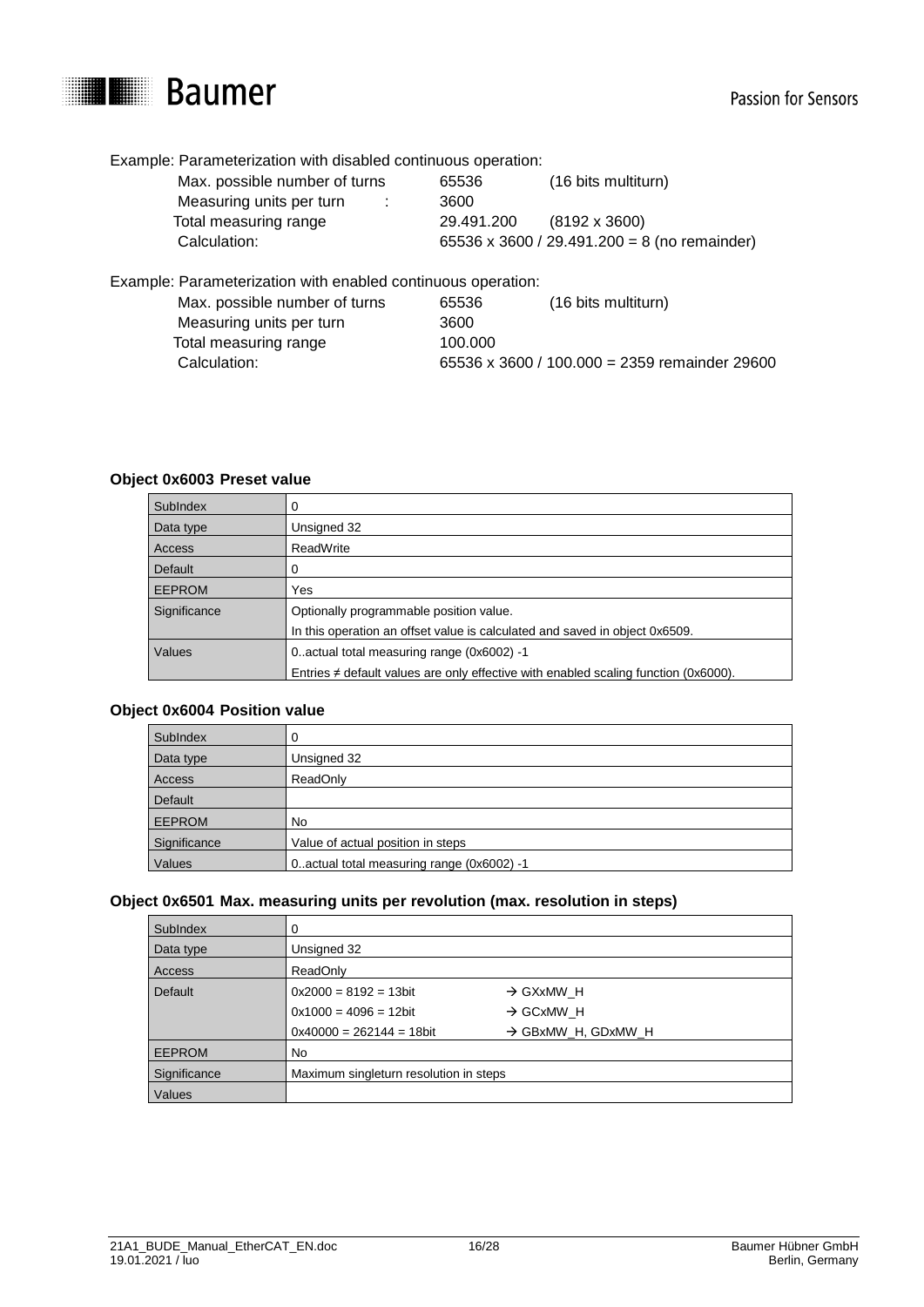

#### **Object 0x6502 Number of distinguishable revolutions**

| Sublndex      |                                                                      |  |
|---------------|----------------------------------------------------------------------|--|
| Data type     | Unsigned 32                                                          |  |
| Access        | ReadOnly                                                             |  |
| Default       | $0x10000 = 65536 = 16$ bit                                           |  |
| <b>EEPROM</b> | <b>No</b>                                                            |  |
| Significance  | Maximum number of revolutions                                        |  |
| Values        | With singleturn encoders $=0$ , otherwise according to basic encoder |  |

#### **Object 0x6505 (Warnings)**

| SubIndex      |                   |                                                            |
|---------------|-------------------|------------------------------------------------------------|
| Data type     | Unsigned 16       |                                                            |
| Access        | ReadOnly          |                                                            |
| Default       |                   |                                                            |
| <b>EEPROM</b> | No                |                                                            |
| Significance  | Warnings          |                                                            |
| Values        | Multiturn encoder | Bit 2: 1 $\rightarrow$ Lithium battery voltage low         |
|               |                   | Bit 4: 1 $\rightarrow$ Excess shaft turns during power off |
|               |                   | Bit 5: 1 $\rightarrow$ inappropriate sensor configuration  |

## **Object 0x6509 Offset**

| SubIndex      |                                                             |  |
|---------------|-------------------------------------------------------------|--|
| Data type     | Unsigned 32                                                 |  |
| Access        | ReadOnly                                                    |  |
| Default       |                                                             |  |
| <b>EEPROM</b> | Yes                                                         |  |
| Significance  | Value is calculated upon writing on object Preset (0x 6003) |  |
| Values        |                                                             |  |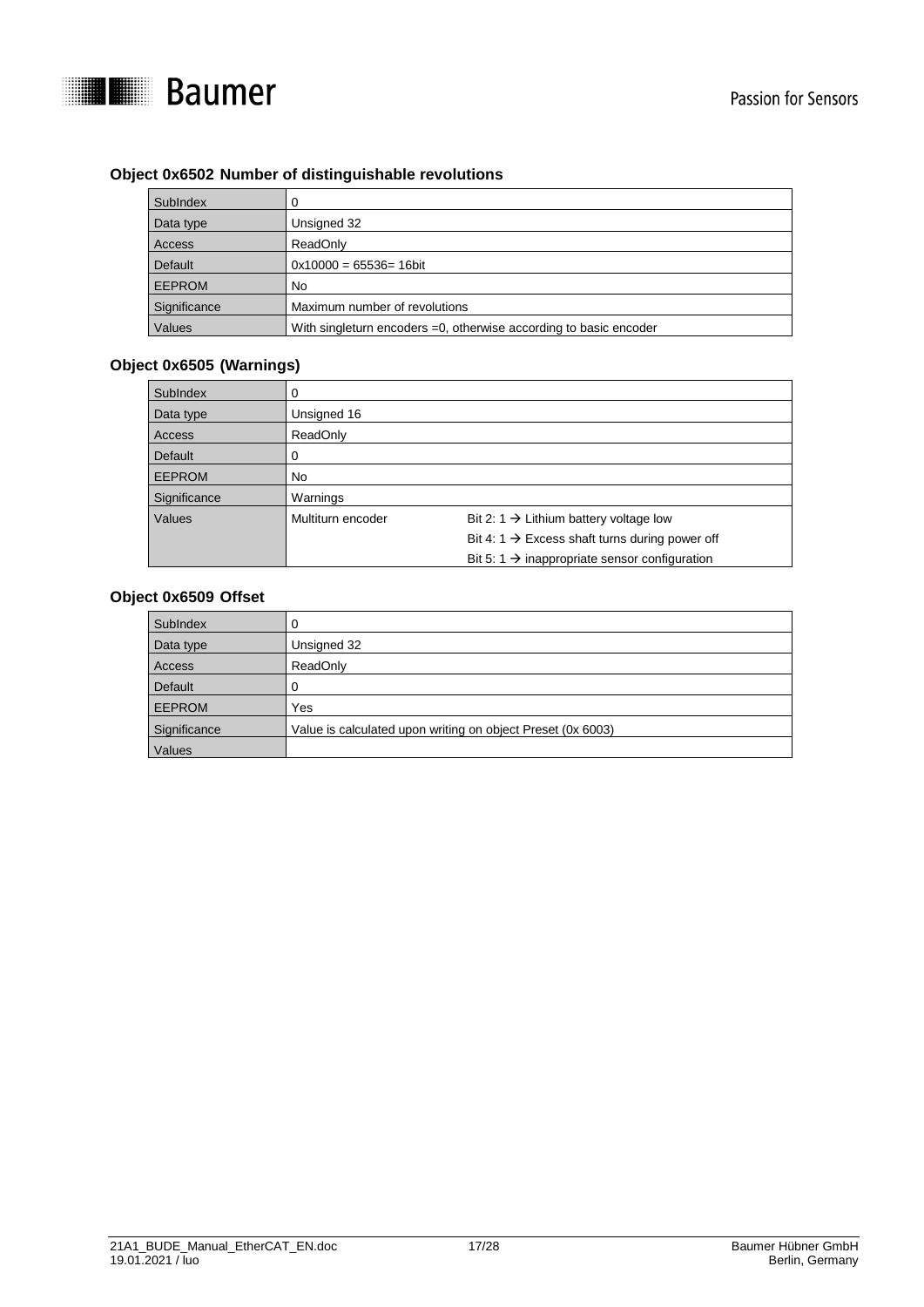

## <span id="page-17-0"></span>**4.3 Parameterization**

Proceed as below for user-specific parameterization of direction of rotation, resolution, total resolution, preset:



#### Examples: Scaling ON in object 0x6000

| <b>Scaling</b> | <b>Rotation</b> | Value 0x6000 |
|----------------|-----------------|--------------|
| OFF            | СW              | 0x0000       |
| OFF            | CCW             | 0x0001       |
| ON             | <b>CW</b>       | 0x0004       |
| ٦N             | CCM             | 0x0005       |

CW = clockwise = increasing values with clockwise shaft rotation

CCW = counterclockwise = increasing values with counterclockwise shaft rotation

Reference: when looking at flange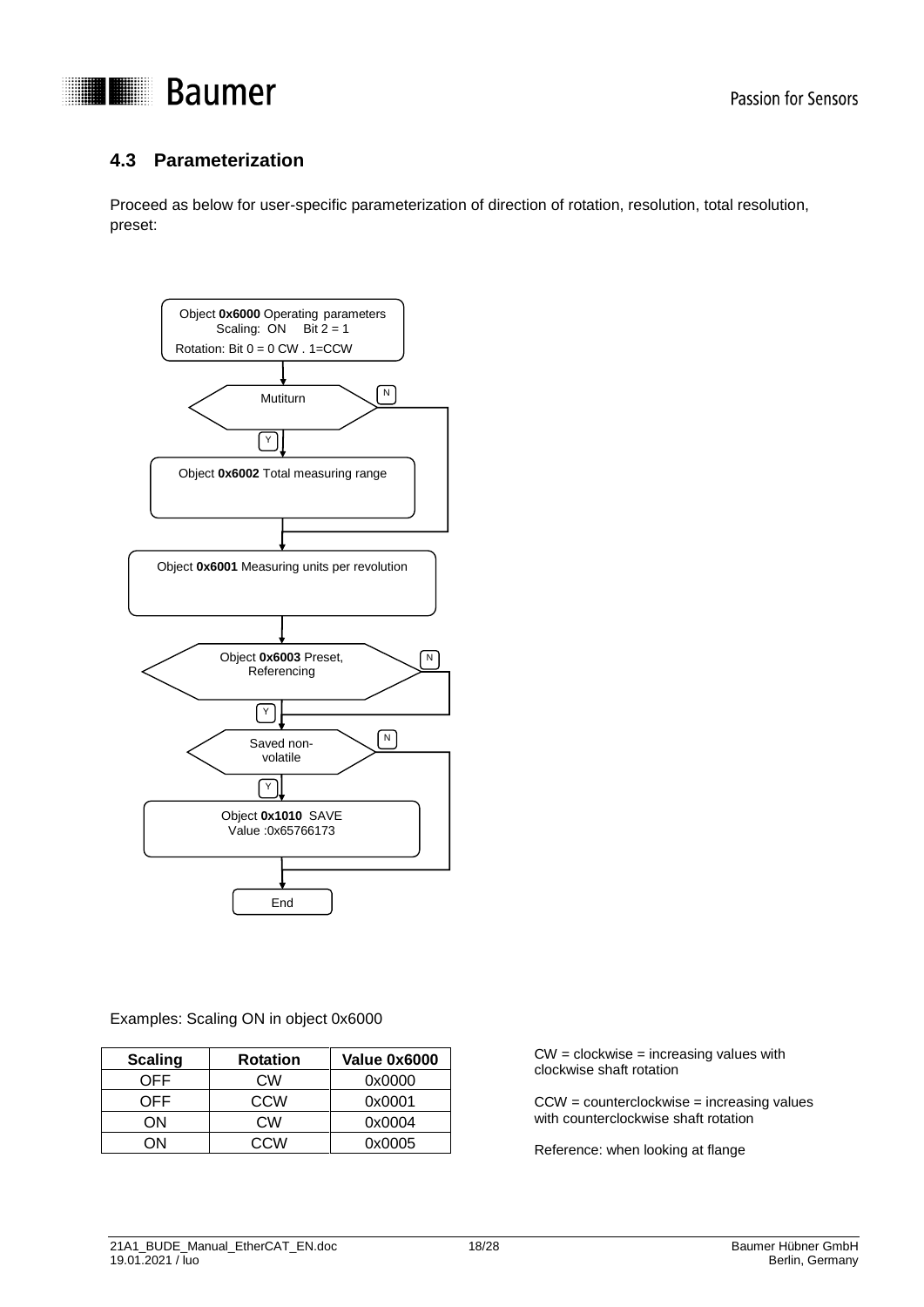

## <span id="page-18-0"></span>**4.4 Free Run Mode (default)**

In "Free Run" mode, a local timer interrupt of the application controller will trip the local cycle which in Free Run is independent of communication cycle and/or master cycle. The encoder will generate the process data in asynchronous cyclic manner.

| 57 Unbenannt - TwinCAT System Manager                                                                                                                                                                                                                                                   |                                              |                             |                                             |                                                          |                   |
|-----------------------------------------------------------------------------------------------------------------------------------------------------------------------------------------------------------------------------------------------------------------------------------------|----------------------------------------------|-----------------------------|---------------------------------------------|----------------------------------------------------------|-------------------|
| Edit Actions View Options Help<br>File                                                                                                                                                                                                                                                  |                                              |                             |                                             |                                                          |                   |
| G S B B B & X & B B A 8 B B G √ 6 & \$ 4 Q \$ { C + B Q c +<br>D                                                                                                                                                                                                                        |                                              |                             |                                             | $\ \theta\theta\ $ $\sim$ $\ \vartheta^\text{in}\ $<br>◉ | $\Box$ ?          |
| El-Configuration<br>PLC - Configuration<br>I/O - Configuration<br>Ė-<br>白 <b>野</b> I/O Devices<br>□ Device 1 (EtherCAT)<br>- Device 1-Image<br>- Device 1-Image-Info<br>∙ <sup>©</sup> Inputs<br>Ŧ<br><b>Q</b> Outputs<br>Ŧ<br>Sa InfoData<br>Ŧ<br>El-CAT encoder 10Byte)<br>e Mappings | DC<br>EtherCAT<br>General<br>Operation Mode: | Process Data                | Startup   CoE - Online   Online<br>Free Run | Advanced Settings                                        | $\checkmark$      |
|                                                                                                                                                                                                                                                                                         |                                              | $\mathop{\rm Hil}\nolimits$ |                                             |                                                          | ≯                 |
|                                                                                                                                                                                                                                                                                         | Name                                         | Online                      | Type                                        | >Addr<br>Size                                            | In/Ou $\triangle$ |
|                                                                                                                                                                                                                                                                                         | <sup>1</sup> Position                        | 0x00000AE9 (2793)           | <b>UDINT</b>                                | 4.0<br>39.0                                              | Input             |
|                                                                                                                                                                                                                                                                                         | ♦ Warnings                                   | $0 \times 0000$ $(0)$       | <b>LINT</b>                                 | 2.0<br>43.0                                              | Input             |
|                                                                                                                                                                                                                                                                                         | ♦ System Time                                | 0x3A93CCEE (9827            | <b>UDINT</b>                                | 4.0<br>45.0                                              | Input $\vee$      |
| $\left  \mathbf{<}\right $<br>$\rightarrow$<br>IIII.                                                                                                                                                                                                                                    | $\mathbf{K}$                                 | $\rm HII$                   |                                             |                                                          | $\rightarrow$     |
| Ready                                                                                                                                                                                                                                                                                   |                                              |                             |                                             | Local (172.17.11.192.1.1) Config Mode                    |                   |

Fig.: Wireshark Network session, encoder input data

|              | (Untitled) - Wireshark         |                                                                                                                                                                                                                                                            |                                                    |                                                          |                    |                                                                 |                                                 | <u> - Idix</u>                              |
|--------------|--------------------------------|------------------------------------------------------------------------------------------------------------------------------------------------------------------------------------------------------------------------------------------------------------|----------------------------------------------------|----------------------------------------------------------|--------------------|-----------------------------------------------------------------|-------------------------------------------------|---------------------------------------------|
|              | Edit View Go Capture           | Analyze Statistics Telephony Tools Help                                                                                                                                                                                                                    |                                                    |                                                          |                    |                                                                 |                                                 |                                             |
|              |                                | 28 A<br><b>BFX</b>                                                                                                                                                                                                                                         | 2. 今 吟 句 了 生                                       |                                                          |                    |                                                                 |                                                 |                                             |
|              |                                |                                                                                                                                                                                                                                                            |                                                    |                                                          |                    |                                                                 |                                                 |                                             |
| Filter:      |                                |                                                                                                                                                                                                                                                            | Expression Clear Apply                             |                                                          |                    |                                                                 |                                                 |                                             |
| No. -        | Time                           | Source<br><b><i><u>A CONTRACTOR COMPANY AND THE STATE OF THE STATE OF THE STATE OF THE STATE OF THE STATE OF THE STATE OF THE STATE OF THE STATE OF THE STATE OF THE STATE OF THE STATE OF THE STATE OF THE STATE OF THE STATE OF THE STATE OF</u></i></b> | Destination                                        | Protocol<br><b>CONTRACTOR</b>                            | Info               | account production of the company of the company of the company |                                                 | <b>MARINE COMPANY AND INCOME.</b>           |
|              | 3670 3.652072                  | MS-NLB-PhysServer-27                                                                                                                                                                                                                                       | Beckhoff_01:00:00                                  | ECAT                                                     | 3 Cmds.            | 'LRD': len 1.                                                   | 'LRW': len 10.                                  | BRD': len 2                                 |
|              | 3671 3.654049<br>3672 3.654060 | Intelcor_1c:1a:e4                                                                                                                                                                                                                                          | Beckhoff_01:00:00<br>Beckhoff_01:00:00             | <b>ECAT</b><br>ECAT                                      | 3 Cmds.<br>3 Cmds. | LRD': len 1,<br>'LRD': len 1.                                   | 'LRW : len 10.<br>'LRW': len 10.                | BRD': len 2<br>BRD': len 2                  |
|              | 3673 3.656037                  | MS-NLB-PhysServer-27_<br>IntelCor_1c:1a:e4                                                                                                                                                                                                                 | Beckhoff_01:00:00                                  | <b>ECAT</b>                                              | 3 cmds,            | 'LRD': len 1,                                                   | 'LRW': 1en 10,                                  | BRD': len 2                                 |
|              | 3674 3.656044                  | MS-NLB-PhysServer-27                                                                                                                                                                                                                                       | Beckhoff_01:00:00                                  | ECAT                                                     | 3 Cmds.            | 'LRD': len 1,                                                   | 'LRW': len 10.                                  | BRD': len 2                                 |
|              | 3675 3.658036                  | Intelcor_1c:1a:e4                                                                                                                                                                                                                                          | Beckhoff_01:00:00                                  | <b>ECAT</b>                                              | 3 Cmds,            | 'LRD': len 1,                                                   | 'LRW : len 10,                                  | 'BRD': len 2                                |
|              | 3676 3.658044                  | MS-NLB-PhysServer-27_                                                                                                                                                                                                                                      | Beckhoff_01:00:00                                  | ECAT<br><b>ECAT</b>                                      | 3 Cmds,            | 'LRD': len 1,                                                   | 'LRW': len 10,                                  | BRD': len 2                                 |
|              | 3677 3.660037<br>3678 3.660043 | IntelCor_1c:1a:e4<br>MS-NLB-PhysServer-27_                                                                                                                                                                                                                 | Beckhoff_01:00:00<br>Beckhott_01:00:00             | ECAT                                                     | 3 Cmds,<br>3 Cmds, | 'LRD': len 1,<br>'LRD': len 1,                                  | 'LRW': len 10,<br>'LRW': 1en 10.                | BRD': len 2<br>BRD': len 2                  |
|              | 3679 3.662036                  | IntelCor_1c:1a:e4                                                                                                                                                                                                                                          | Beckhoff_01:00:00                                  | <b>ECAT</b>                                              | 3 Cmds,            | $LRD$ : len 1,                                                  | LRW : len 10,                                   | BRD': len 2                                 |
|              | 3680 3.662043                  | MS-NLB-PhysServer-27_Beckhoff_01:00:00                                                                                                                                                                                                                     |                                                    | ECAT                                                     | 3 Cmds,            | 'LRD': len 1,                                                   | 'LRW': len 10,                                  | BRD': len 2                                 |
|              | 3681 3.664038                  | IntelCor_1c:1a:e4                                                                                                                                                                                                                                          | Beckhoff_01:00:00                                  | <b>ECAT</b>                                              | 3 Cmds,            | 'LRD': len 1,                                                   | 'LRW': len 10,                                  | BRD': len 2                                 |
|              | 3682 3.664045                  | MS-NLB-PhysServer-27_ Beckhoff_01:00:00                                                                                                                                                                                                                    |                                                    | ECAT                                                     | 3 Cmds,            | LRD': len 1,                                                    | 'LRW': len 10,                                  | BRD': len 2                                 |
|              | 3683 3.666037<br>3684 3.666044 | IntelCor_1c:1a:e4<br>MS-NLB-PhysServer-27_                                                                                                                                                                                                                 | Beckhoff_01:00:00<br>Beckhoff_01:00:00             | <b>ECAT</b><br>ECAT                                      | 3 Cmds,<br>3 Cmds, | 'LRD': len 1,<br>'LRD': len 1.                                  | 'LRW': 1en 10,<br>'LRW': len 10,                | BRD': len 2<br>BRD': len 2                  |
|              | 3685 3.668037                  | IntelCor_1c:1a:e4                                                                                                                                                                                                                                          | Beckhoff_01:00:00                                  | <b>ECAT</b>                                              | 3 Cmds,            | 'LRD': len 1,                                                   | 'LRW': len 10.                                  | BRD': len 2                                 |
|              | 3686 3.668043                  | MS-NLB-PhysServer-27_                                                                                                                                                                                                                                      | Beckhoff_01:00:00                                  | ECAT                                                     | 3 Cmds,            | 'LRD': len 1.                                                   | 'LRW': len 10,                                  | BRD': len 2                                 |
|              | 3687 3.670036                  | IntelCor_1c:1a:e4                                                                                                                                                                                                                                          | Beckhoff_01:00:00                                  | <b>ECAT</b>                                              | 3 Cmds.            | 'LRD': len 1,                                                   | 'LRW': len 10.                                  | BRD': len 2                                 |
|              | 3688 3.670043                  | MS-NLB-PhysServer-27_<br>Intelcor_1c:1a:e4                                                                                                                                                                                                                 | Beckhoff_01:00:00                                  | ECAT<br><b>ECAT</b>                                      | 3 Cmds.            | 'LRD': len 1,                                                   | 'LRW': len 10,<br>'LRW': 1en 10,                | BRD': len 2                                 |
|              | 3689 3.672037<br>3690 3.672044 | MS-NLB-PhysServer-27                                                                                                                                                                                                                                       | Beckhoff_01:00:00<br>Beckhoff_01:00:00             | ECAT                                                     | 3 Cmds,<br>3 Cmds. | 'LRD': 1en 1,<br>'LRD': len 1.                                  | 'LRW': len 10.                                  | BRD': len 2<br>BRD': len 2                  |
|              | 3691 3.674037                  | Intelcor_1c:1a:e4                                                                                                                                                                                                                                          | Beckhoff_01:00:00                                  | <b>ECAT</b>                                              | 3 Cmds,            | 'LRD': 1en 1,                                                   | 'LRw': 1en 10,                                  | BRD': len 2                                 |
|              | 3692 3.674044                  | MS-NLB-PhysServer-27_Beckhoff_01:00:00                                                                                                                                                                                                                     |                                                    | ECAT                                                     | 3 cmds,            | 'LRD': len 1,                                                   | 'LRW': len 10,                                  | 'BRD': len 2                                |
|              | 3693 3.676037                  | IntelCor_1c:1a:e4                                                                                                                                                                                                                                          | Beckhoff_01:00:00                                  | <b>ECAT</b>                                              | 3 Cmds.            | 'LRD': len 1,                                                   | 'LRW': 1en 10,                                  | BRD': len 2                                 |
|              | 3694 3.676044<br>3695 3.678037 | MS-NLB-PhysServer-27<br>Intelcor_1c:1a:e4                                                                                                                                                                                                                  | Beckhoff_01:00:00<br>Beckhoff_01:00:00             | <b>ECAT</b><br><b>ECAT</b>                               | 3 Cmds,<br>3 Cmds, | len 1,<br>LRD <sup>1</sup> :<br>'LRD': len 1,                   | LRW <sup>1</sup> 1<br>Ten 10.<br>'LRW': 1en 10, | BRD': len 2<br>BRD': len 2                  |
|              | 3696 3.678044                  | MS-NLB-PhysServer-27                                                                                                                                                                                                                                       | Beckhoff 01:00:00                                  | ECAT                                                     | 3 Cmds.            | 'LRD': len 1,                                                   | 'LRW': len 10,                                  | BRD': len 2                                 |
|              | 3697 3.680036                  | IntelCor_1c:1a:e4                                                                                                                                                                                                                                          | Beckhoff_01:00:00                                  | <b>ECAT</b>                                              | 3 Cmds,            | 'LRD': len 1,                                                   | 'LRW': len 10,                                  | 'BRD': len 2                                |
|              | 3698 3.680043                  | MS-NLB-PhysServer-27_                                                                                                                                                                                                                                      | Beckhoff_01:00:00                                  | ECAT                                                     | 3 Cmds,            | 'LRD': len 1,                                                   | 'LRW': len 10,                                  | BRD': len 2                                 |
|              | 3699 3.682038                  | IntelCor_1c:1a:e4                                                                                                                                                                                                                                          | Beckhoff_01:00:00                                  | <b>ECAT</b>                                              | 3 Cmds,            | 'LRD': len 1,                                                   | 'LRW': len 10,                                  | BRD': len 2                                 |
|              | 3700 3.682045<br>3701 3.684037 | MS-NLB-PhysServer-27_ Beckhoff_01:00:00<br>IntelCor 1c:1a:e4                                                                                                                                                                                               | Beckhoff 01:00:00                                  | ECAT<br><b>ECAT</b>                                      | 3 Cmds,<br>3 Cmds. | 'LRD': len 1,<br>'LRD': len 1. 'LRW': len 10.                   | 'LRW': len 10,                                  | BRD': len 2<br>$\checkmark$<br>'BRD': len 2 |
|              |                                |                                                                                                                                                                                                                                                            |                                                    |                                                          |                    |                                                                 |                                                 | $\rightarrow$                               |
|              |                                |                                                                                                                                                                                                                                                            |                                                    |                                                          |                    |                                                                 |                                                 |                                             |
|              |                                | E Frame 3694 (81 bytes on wire, 81 bytes captured)                                                                                                                                                                                                         |                                                    |                                                          |                    |                                                                 |                                                 |                                             |
|              |                                | Ethernet II, Src: MS-NLB-PhysServer-27_21:1c:1a:e4 (02:1b:21:1c:1a:e4), Dst: Beckhoff_01:00:00 (01:01:05:01:00:00)                                                                                                                                         |                                                    |                                                          |                    |                                                                 |                                                 |                                             |
|              | <b>EtherCAT frame header</b>   |                                                                                                                                                                                                                                                            |                                                    |                                                          |                    |                                                                 |                                                 |                                             |
|              |                                | ⊟ EtherCAT dataqram(s): 3 Cmds, 'LRD': len 1, 'LRW': len 10, 'BRD': len 2                                                                                                                                                                                  |                                                    |                                                          |                    |                                                                 |                                                 |                                             |
|              |                                | E EtherCAT datagram: Cmd: 'LRD' (10), Len: 1, Addr 0x9000000, Cnt 1                                                                                                                                                                                        |                                                    |                                                          |                    |                                                                 |                                                 |                                             |
|              |                                | E EthercAT datagram: Cmd: 'LRW' (12), Len: 10, Addr 0x1000000, Cnt 1                                                                                                                                                                                       |                                                    |                                                          |                    |                                                                 |                                                 |                                             |
|              | E Header                       |                                                                                                                                                                                                                                                            |                                                    |                                                          |                    |                                                                 |                                                 |                                             |
|              |                                | Data: 1AAD02000000A05DAA58                                                                                                                                                                                                                                 |                                                    |                                                          |                    |                                                                 |                                                 |                                             |
|              | Working Cnt: 1                 |                                                                                                                                                                                                                                                            |                                                    |                                                          |                    |                                                                 |                                                 |                                             |
|              |                                | ⊞ EtherCAT dataqram: Cmd: 'BRD' (7), Len: 2, Adp 0x1, Ado 0x130, Cnt 1                                                                                                                                                                                     |                                                    |                                                          |                    |                                                                 |                                                 |                                             |
|              |                                | Pad bytes: 0101051000004000505985DE83000000                                                                                                                                                                                                                |                                                    |                                                          |                    |                                                                 |                                                 |                                             |
|              |                                |                                                                                                                                                                                                                                                            |                                                    |                                                          |                    |                                                                 |                                                 |                                             |
| 0000         |                                | 01 01 05 01 00 00 02 1b                                                                                                                                                                                                                                    | 21 1c 1a e4 88 a4 31 10                            |                                                          |                    |                                                                 |                                                 |                                             |
| 0010<br>0020 |                                | 0a 00 00 00 00 09 01.80 00 00 00 01 00 0c f9 00                                                                                                                                                                                                            |                                                    | .                                                        |                    |                                                                 |                                                 |                                             |
| 0030         |                                | 00 00 01 0a 80 00 00 1a ad 02 00 00 00 a0 5d aa                                                                                                                                                                                                            |                                                    | and a series of the contract of the<br>8. 0 <del>.</del> |                    |                                                                 |                                                 |                                             |
| 0040         |                                | 00 01 00 07 00 01 00 30 01 02 07 00 00 08 00 01<br>00 01 01 05 10 00 00 40 00 50 59 85 de 83 00 00                                                                                                                                                         |                                                    | $@$ . PY                                                 |                    |                                                                 |                                                 |                                             |
| 0050         | 00                             |                                                                                                                                                                                                                                                            |                                                    |                                                          |                    |                                                                 |                                                 |                                             |
|              |                                |                                                                                                                                                                                                                                                            |                                                    |                                                          |                    |                                                                 |                                                 |                                             |
|              | O Data (ecat.data), 10 bytes   |                                                                                                                                                                                                                                                            | Packets: 3745 Displayed: 3745 Marked: 0 Dropped: 0 |                                                          |                    |                                                                 | Profile: Default                                |                                             |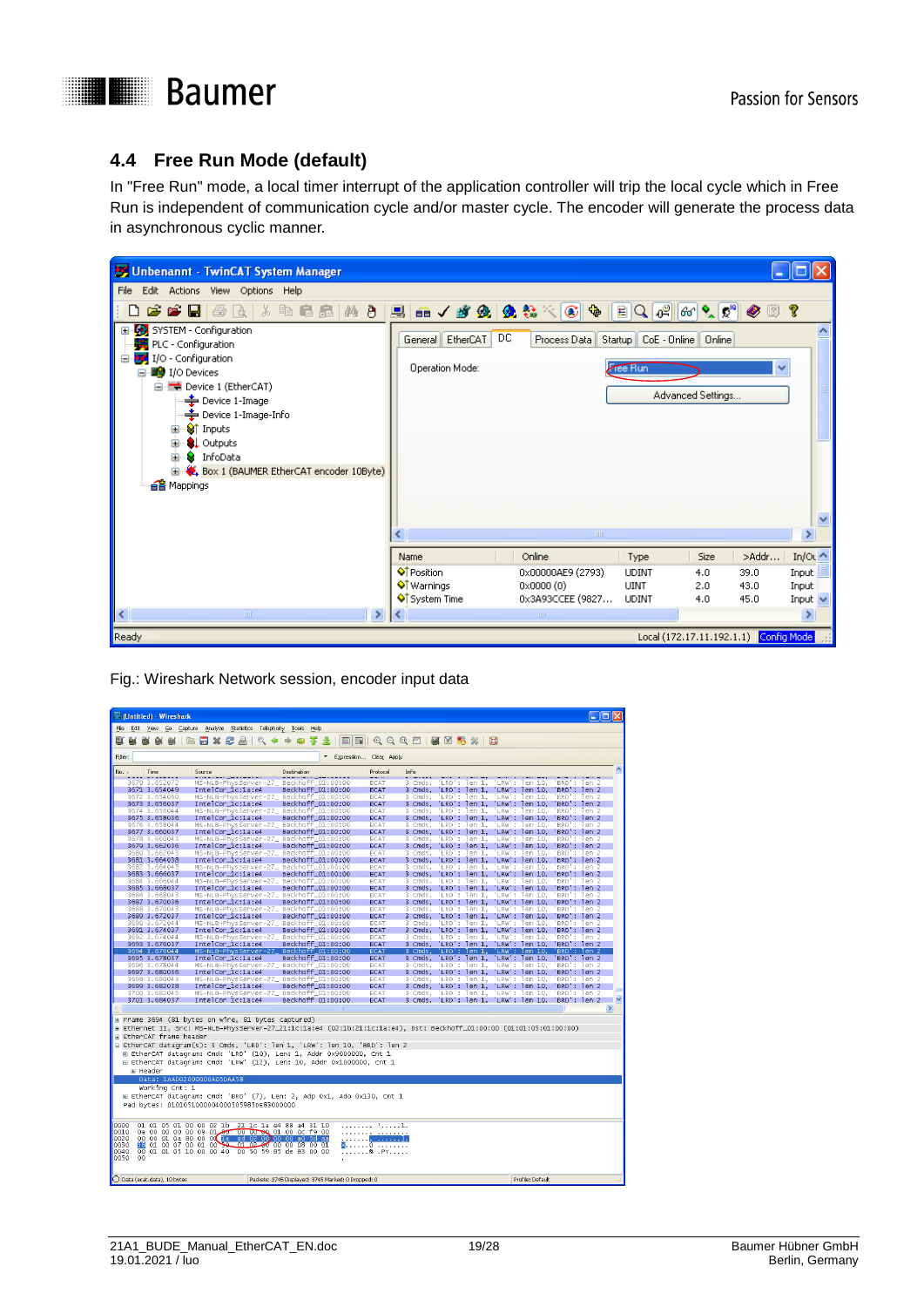

## <span id="page-19-0"></span>**4.5 Distributed Clocks Mode**

Distributed clocks mode enables exactly the same time with all bus users.

The encoder can be utilized and configurated as reference clock for synchronisation purposes of both other users and master. Thus a high-precision time base is available throughout the network.

The encoder generates process data synchronously to a Sync Signal.

The local cycle will be tripped once SYNC0/SYNC1 Event has been received. Prior to receiving the next SYNC0/SYNC1 Event the process data frame must be completely processed by the slave.

| Unbenannt - TwinCAT System Manager<br>File<br>Edit Actions View Options Help                                                                     | ▭                                                                                                                                                                                                                                                                         |
|--------------------------------------------------------------------------------------------------------------------------------------------------|---------------------------------------------------------------------------------------------------------------------------------------------------------------------------------------------------------------------------------------------------------------------------|
| ▯◒◒▮<br>人心白品<br>e a<br>两き                                                                                                                        | P<br>■ ノぎ免 免 社 \ (2) や<br>$E Q e^2 $ 60 $\bullet$ $e^{ a }$<br>鳥<br>圈                                                                                                                                                                                                     |
| E <b>W</b> SYSTEM - Configuration                                                                                                                | ᄉ                                                                                                                                                                                                                                                                         |
| PLC - Configuration<br>1/0 - Configuration                                                                                                       | General EtherCAT DC<br>Process Data   Startup   CoE - Online  <br>Online                                                                                                                                                                                                  |
| 白雪 I/O Devices                                                                                                                                   | Distributed Clocks<br>Operation Mode:<br>×                                                                                                                                                                                                                                |
| Device 1 (EtherCAT)<br>- Device 1-Image                                                                                                          | Advanced Settings.                                                                                                                                                                                                                                                        |
| Device 1-Image-Info<br><b>E</b> St Inputs                                                                                                        |                                                                                                                                                                                                                                                                           |
| <b>El-81</b> Outputs                                                                                                                             |                                                                                                                                                                                                                                                                           |
| <b>B</b> InfoData<br>Box 1 (BAUMER EtherCAT encoder 10Byte)<br>≘                                                                                 |                                                                                                                                                                                                                                                                           |
| <b>⊞ ©</b> † Inputs                                                                                                                              |                                                                                                                                                                                                                                                                           |
| <b>B</b> WcState<br><b>B</b> & InfoData                                                                                                          |                                                                                                                                                                                                                                                                           |
| <b>BB</b> Mappings                                                                                                                               |                                                                                                                                                                                                                                                                           |
|                                                                                                                                                  | ×<br>K.                                                                                                                                                                                                                                                                   |
|                                                                                                                                                  | Size<br>Online<br>>Addr<br>In $\wedge$<br>Name<br>Type                                                                                                                                                                                                                    |
|                                                                                                                                                  | <sup>1</sup> Position<br>0x00000AE9 (2793)<br><b>UDINT</b><br>4.0<br>71.0<br>Inp<br><sup>o</sup> f Warnings<br><b>UINT</b><br>0x0000(0)<br>2.0<br>75.0<br>Inp                                                                                                             |
|                                                                                                                                                  | <b>♦ System Time</b><br>0x9EF6742C (2666<br><b>UDINT</b><br>77.0<br>4.0<br>In $\vee$<br>$\rightarrow$<br>∢<br>$\blacktriangleright$<br>m                                                                                                                                  |
| Ready                                                                                                                                            | Local (172.17.11.192.1.1)<br>Free Run                                                                                                                                                                                                                                     |
|                                                                                                                                                  |                                                                                                                                                                                                                                                                           |
| Cyclic Mode<br>Operation Mode:<br>$\nabla$ Enable<br>SYNC <sub>0</sub><br>Cycle Time (us):<br>Sync Unit Cycle<br>◯ User Defined<br>Enable SYNC 0 | Distributed Clocks<br>v<br>4000<br>Sync Unit Cycle (us):<br>Shift Time [µs]:<br>l o<br>$\times 1$<br>$\checkmark$<br>User Defined<br>+ SYNCO Cycle<br>$\overline{0}$<br>4000<br>$\times 0$<br>$\overline{\phantom{0}}$<br>Based on Input Reference<br>$\overline{0}$<br>Ξ |
| SYNC <sub>1</sub>                                                                                                                                |                                                                                                                                                                                                                                                                           |
| Sync Unit Cycle                                                                                                                                  | Cycle Time (us):<br>4000                                                                                                                                                                                                                                                  |
| ⊙ SYNC 0 Cycle                                                                                                                                   | $\overline{0}$<br>Shift Time (us):<br>x <sub>1</sub>                                                                                                                                                                                                                      |
| Enable SYNC 1                                                                                                                                    |                                                                                                                                                                                                                                                                           |
|                                                                                                                                                  | Use as potential Reference Clock                                                                                                                                                                                                                                          |
|                                                                                                                                                  | OK<br>Abbrechen                                                                                                                                                                                                                                                           |

<span id="page-19-1"></span>**4.5.1 Activation Distributed Clocks under TwinCAT**

Important:

- Enable SYNC0 **and** SYNC1.
- Ever proceed any cycle time modification in the SYNC0 settings only.
- Do not alter any SYNC1 settings.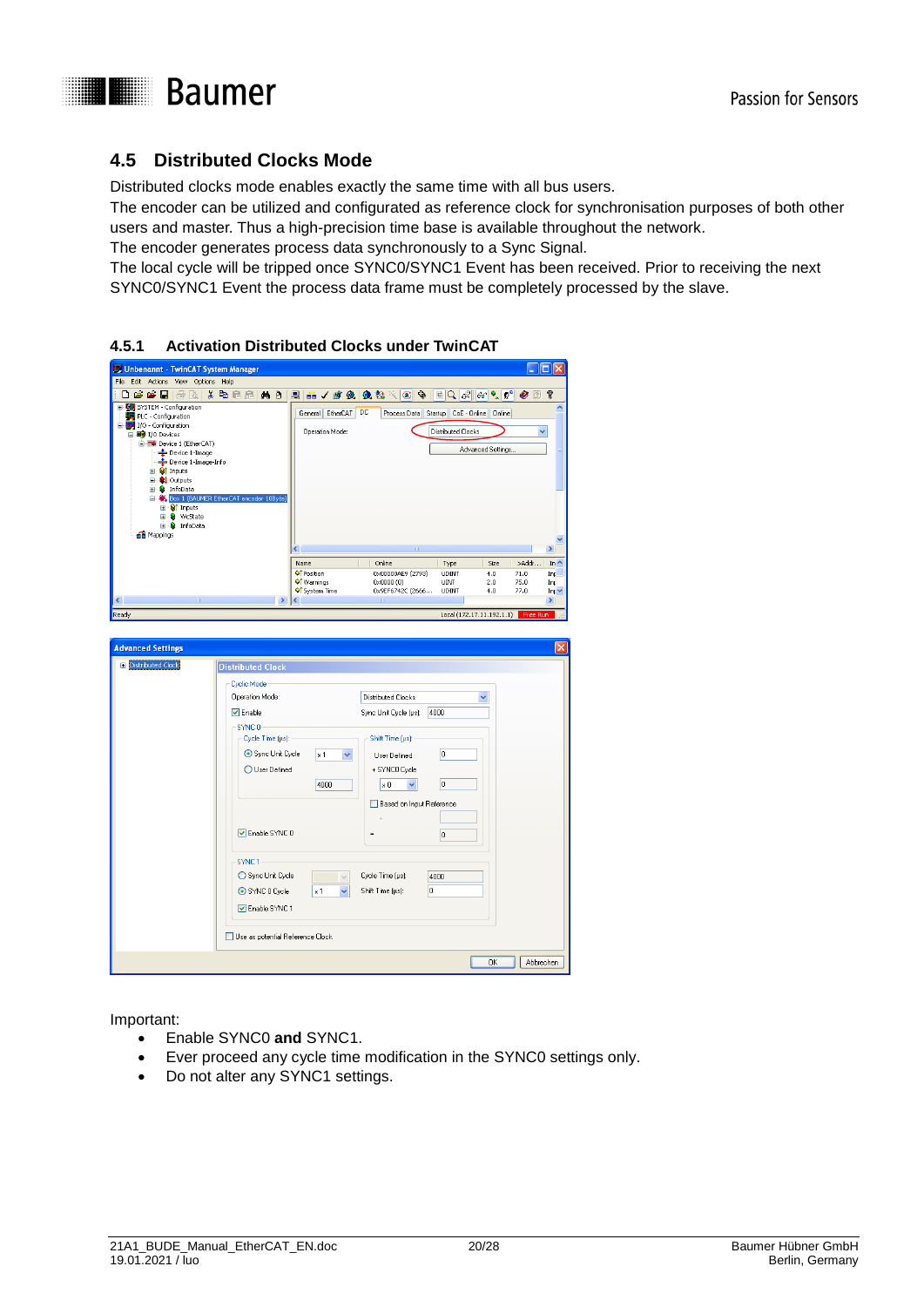

#### **Fig.: Local cycle synchronized with SYNC0/SYNC1**



Cycle times corresponding to configuration, see chapter Cycle times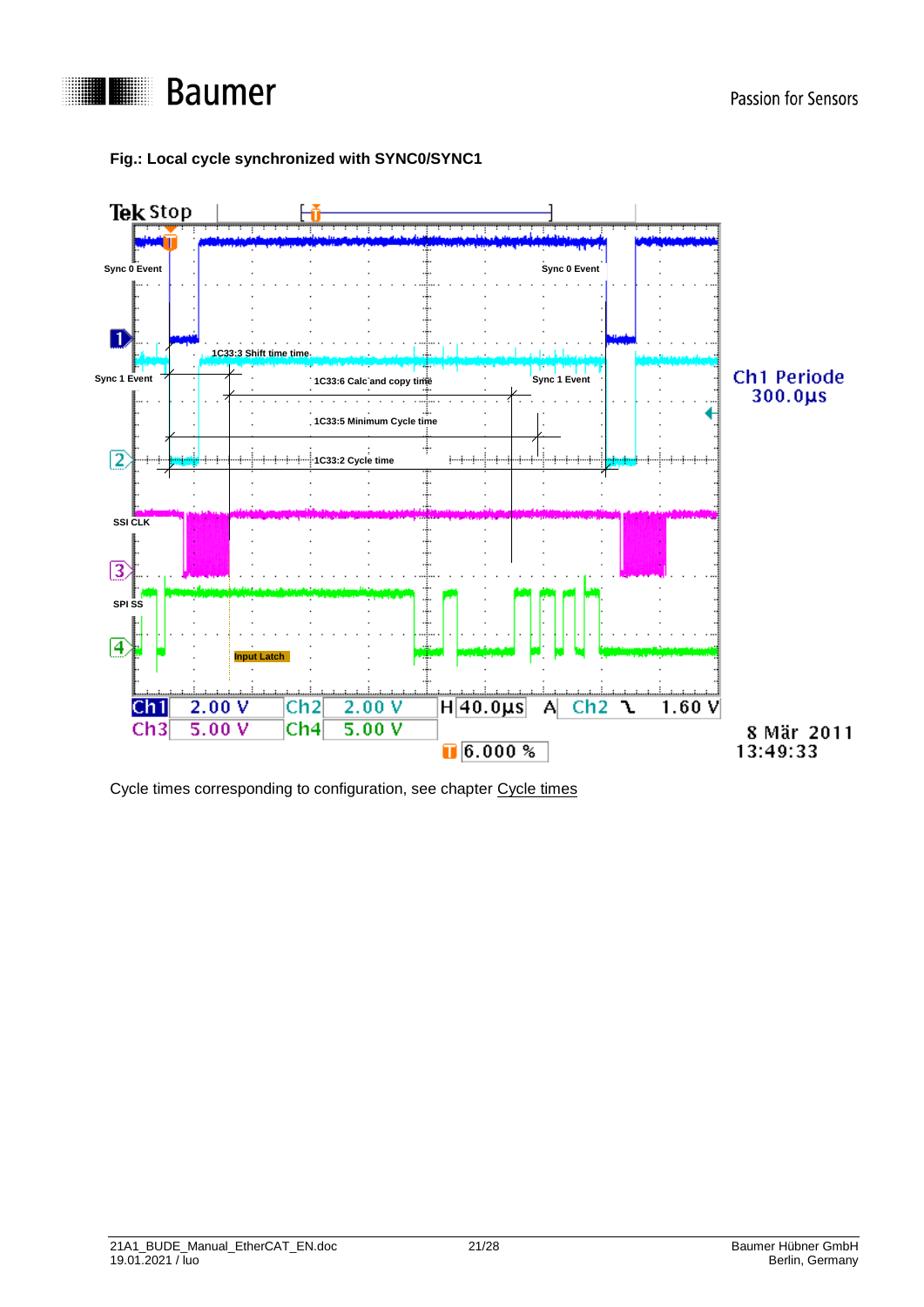

## <span id="page-21-0"></span>**4.6 Network management**

The encoder's State Machine can be switched in the TwinCAT System Manager under tab **Online.**





#### **EtherCAT State Machine**

The EtherCAT State Machine (ESM) will control the state of the EtherCAT slave with state-related access and execution of several functionalities. Specific commands by the EtherCAT master are required in each state during slave bootup.

The states of an EtherCAT slave are:

- Init
- Pre-Operational
- Safe-Operational and
- **Operational**
- Boot (not supported)

After bootup each EtherCAT slave will be in state Op.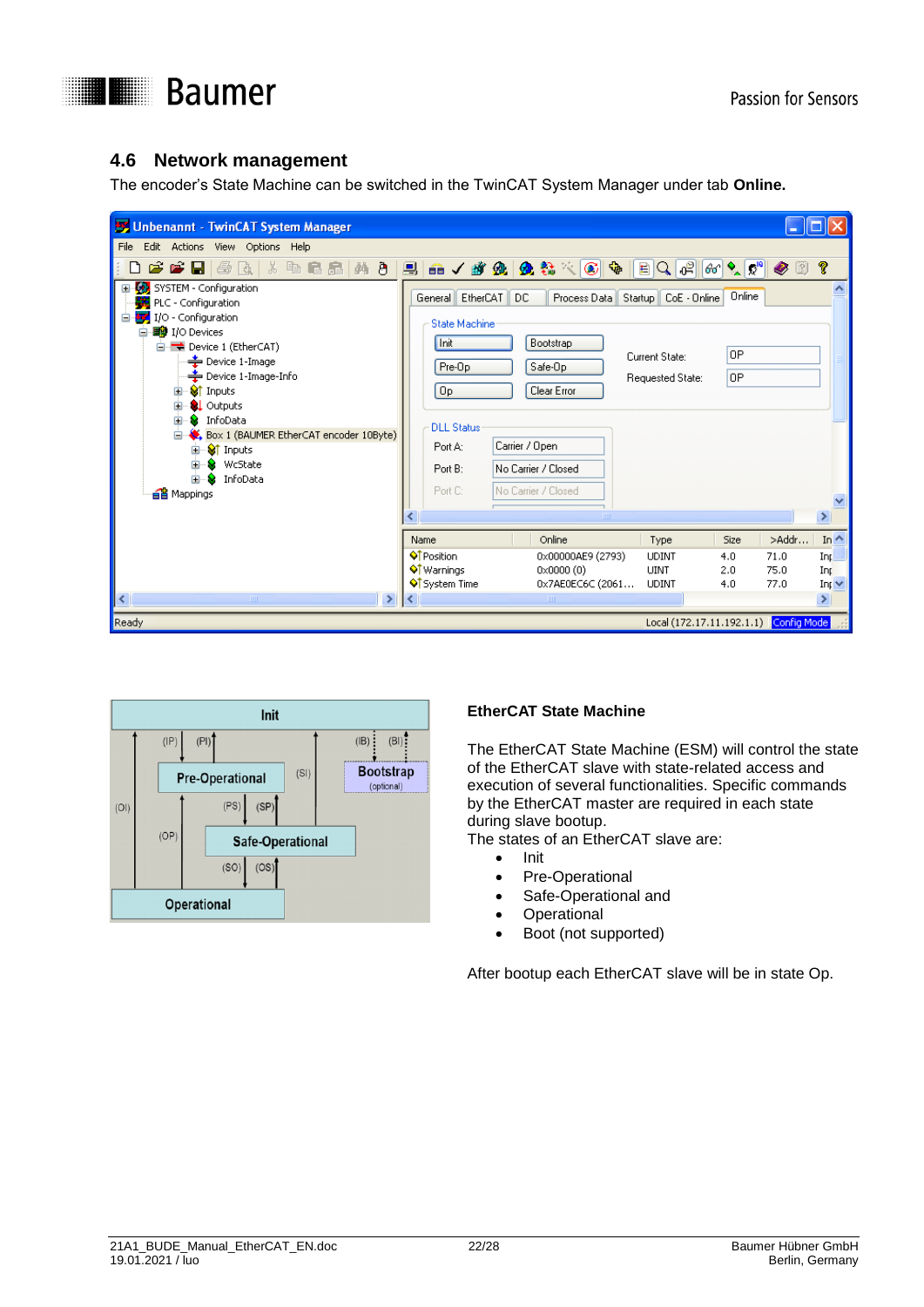

#### **Init**

Initial state of EtherCAT slave after switch on. There is neither mailbox nor process data communication. The SyncManager channels 0 and 1 for mailbox communication are being initialized by the EtherCAT master.

#### **Pre-Operational (Pre-Op)**

The EtherCAT slave will verify proper mailbox initialising when changing from Init to Pre-Op. Pre-Op enables mailbox communication but not process data communication. The EtherCAT master will initialize the SyncManager channels (up from 2) for the process data, the FMMU channels and PDO mapping or SyncManager PDO assignment, provided the slave supports configurable mapping. Furthermore, the process data transmission settings as well as clamp-specific parameterization- other than default and where appropriate - are transmitted in Pre-Op state

#### **Safe-Operational (Safe-Op)**

Upon changing from Pre-Op to Safe-Op, the EtherCAT slave will verify whether the SyncManager channels for process data communication and the Distributed Clock settings are valid. Prior to confirming Safe-Op, the slave will copy the current input data into the related DP-RAM areas of the EtherCAT Slave Controller (ESC). In Safe-Op both mailbox and process data communication are enabled, however the slave will keep its outputs safe (not relevant to encoder). Cyclic update of input data.

#### **Operational (Op)**

Process data and mailbox communication is in Op state. Cyclic update of input data.

**Boot** (for firmware update): not supported.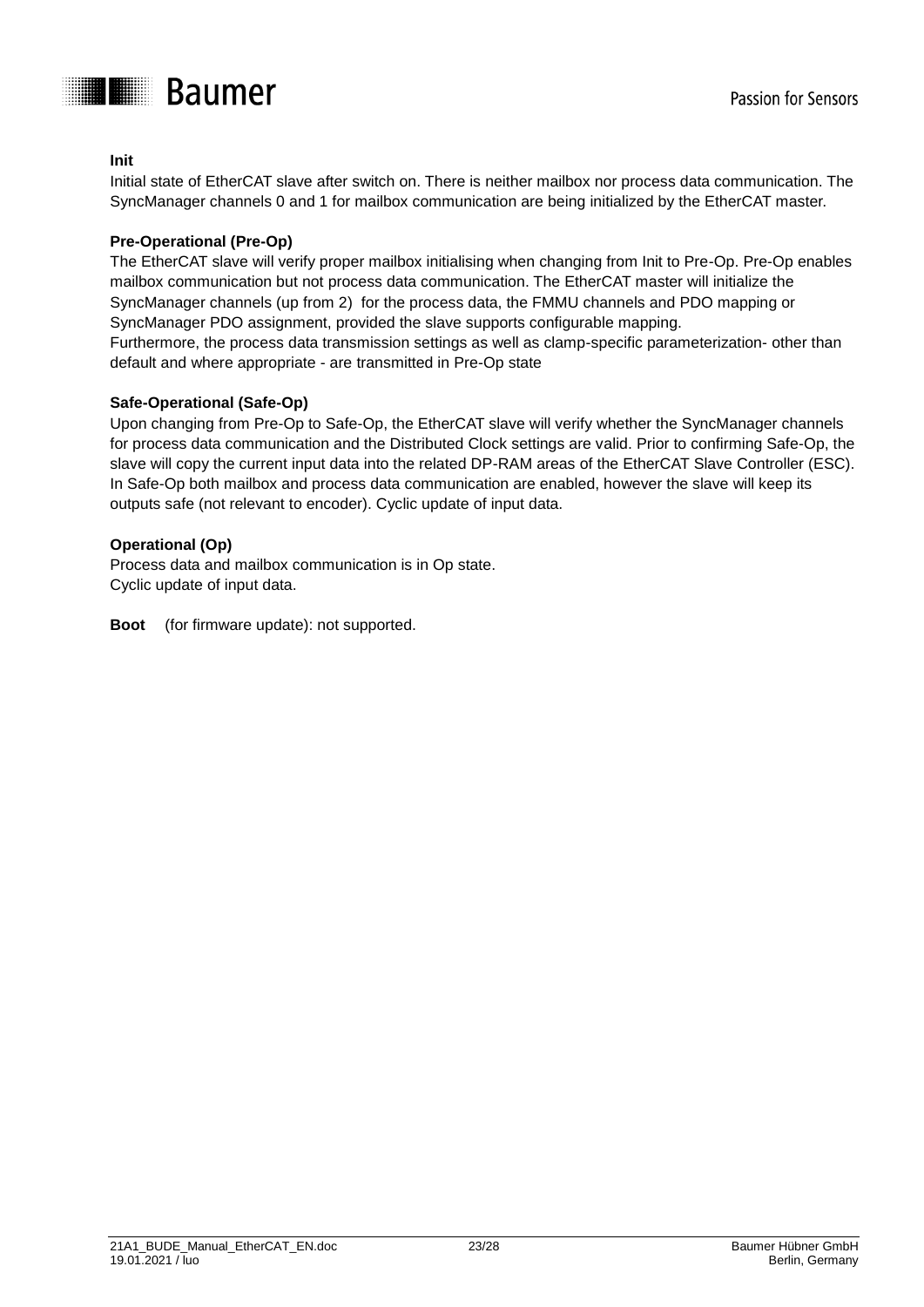### Passion for Sensors

## **THE Baumer**

## <span id="page-23-0"></span>**5 Terminal assignment and commissioning**

## <span id="page-23-1"></span>**5.1 Electrical connection**

#### **Assignment – M12 connector**

Follow also the instructions of the respective supplier.

- Press mating connector softly into the plug.
- Turn mating connector carefully until the code mark is interlocking the corresponding space provided by the plug. Insert bushing completely. Tighten the nut as far as possible.

#### <span id="page-23-2"></span>**5.1.1 Initialising under TwinCAT system manager**

- The included XML file must be copied into the respective directory: ..\TwinCAT\Io\EtherCAT
- Start TwinCAT system manager
- Then proceed as described below.

| Unbenannt - TwinCAT System Manager                                                                             |                            |                                                                                                   |    |
|----------------------------------------------------------------------------------------------------------------|----------------------------|---------------------------------------------------------------------------------------------------|----|
| $\mathbf{1}$<br>File Edit Actions View Options Help                                                            |                            | 3                                                                                                 |    |
| a e Fitto a<br>电信品<br><b>纳己</b><br>¥.                                                                          | 日品/普色色                     | $\mathbb{E}  Q  \mathbb{G}^2  G  \cdot \mathbb{Q}^2 \otimes \mathbb{Z}$<br>穀<br>$\mathbf{e}$<br>ෙ | P  |
| E Configuration<br>PLC - Configuration<br>E-F I/O - Configuration<br><b>野</b> I/O Devices<br><b>B</b> Mappings | Number<br>Device           | Type<br>Scan Sub Devices (F5)                                                                     |    |
|                                                                                                                | $\leq$                     | IIII.                                                                                             | ×. |
| Ready                                                                                                          |                            | Local (172.17.11.192.1.1) Config Mode                                                             |    |
| $\boldsymbol{\times}$<br><b>TwinCAT System Manager</b>                                                         |                            |                                                                                                   |    |
| Ţ<br>HINT: Not all types of devices can be found automatically                                                 |                            |                                                                                                   |    |
|                                                                                                                |                            |                                                                                                   |    |
| Abbrechen<br>OK<br>4                                                                                           |                            |                                                                                                   |    |
| 1 new I/O devices found                                                                                        |                            |                                                                                                   |    |
| Device 1 (EtherCAT) [Dualport 1 (Intel(R) PRO/1000 MT Dual Port Server Adapter -                               | 5<br>0K<br>Cancel          |                                                                                                   |    |
|                                                                                                                | Select All<br>Unselect All |                                                                                                   |    |
|                                                                                                                |                            |                                                                                                   |    |
|                                                                                                                |                            |                                                                                                   |    |
|                                                                                                                |                            |                                                                                                   |    |
| Ix                                                                                                             |                            |                                                                                                   |    |
| <b>TwinCAT System Manager</b>                                                                                  |                            |                                                                                                   |    |
| Scan for boxes                                                                                                 |                            |                                                                                                   |    |
| 6<br>Nein<br>Ja                                                                                                |                            |                                                                                                   |    |
| <b>TwinCAT System Manager</b>                                                                                  |                            |                                                                                                   |    |
| ?<br>Activate Free Run                                                                                         |                            |                                                                                                   |    |
| 7<br>Ja<br>Nein                                                                                                |                            |                                                                                                   |    |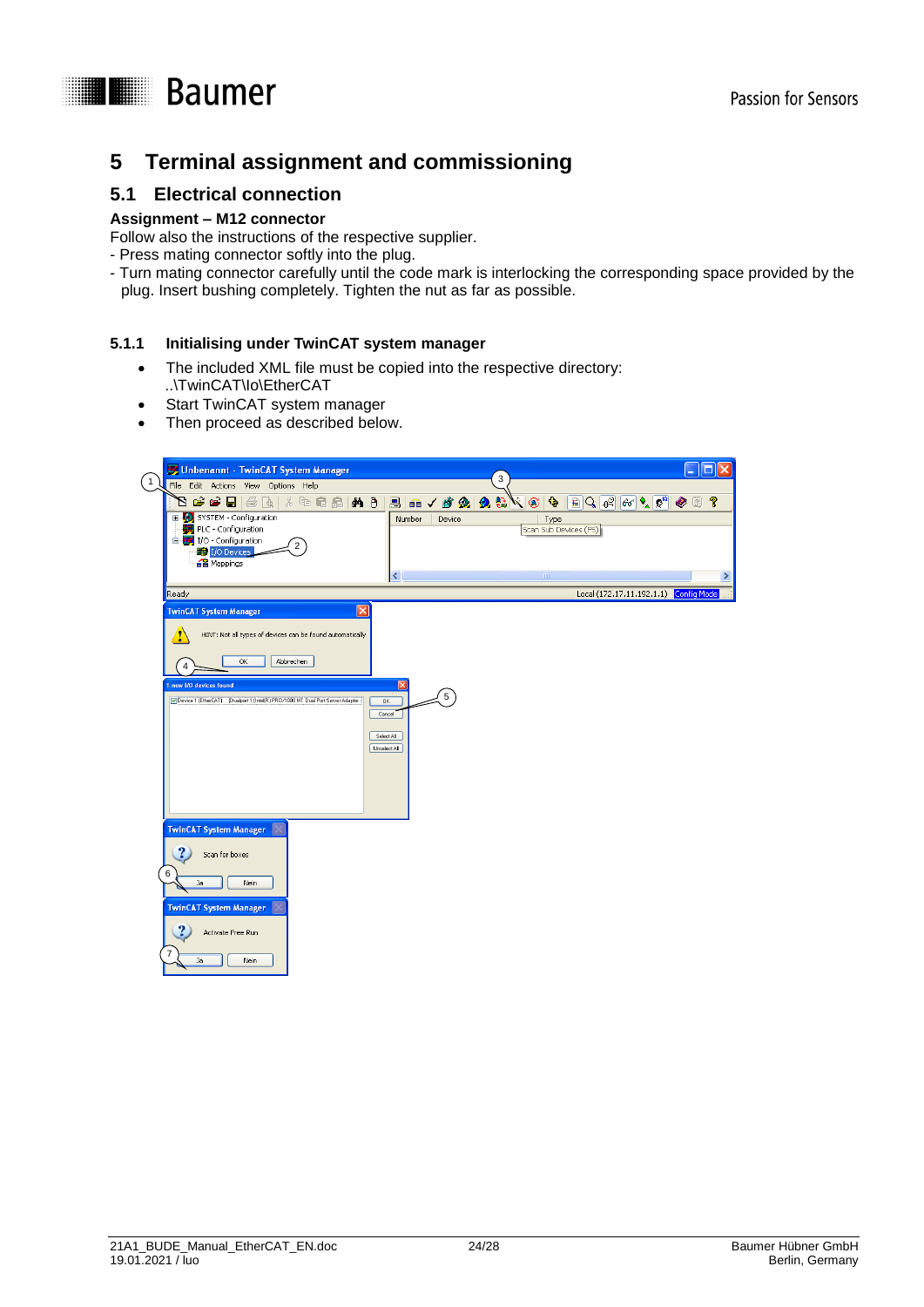

EtherCAT devices should appear like in screen below

| Unbenannt - TwinCAT System Manager                                                                                                                                                                                                                                                                       |                                                                                                                                                                                                                                                                                                                                                       |  |
|----------------------------------------------------------------------------------------------------------------------------------------------------------------------------------------------------------------------------------------------------------------------------------------------------------|-------------------------------------------------------------------------------------------------------------------------------------------------------------------------------------------------------------------------------------------------------------------------------------------------------------------------------------------------------|--|
| Edit Actions View Options Help<br>File                                                                                                                                                                                                                                                                   |                                                                                                                                                                                                                                                                                                                                                       |  |
| $\mathbf{r} \in \mathbf{r}$<br>噕<br>※ 亀 信 扇   純 身  <br>lå.                                                                                                                                                                                                                                               | 由ノ歌免 免费入  8  <br>$ Q _0$ 2<br>$ \theta_0  \propto  \psi^{\text{in}} $<br>P<br>鳯<br>Г.<br>圈<br>目<br>◉                                                                                                                                                                                                                                                  |  |
| E Configuration<br>PLC - Configuration<br>I/O - Configuration<br>ė<br><b>野</b> I/O Devices<br>Ė<br>□ Device 1 (EtherCAT)<br>- Device 1-Image<br>→ Device 1-Image-Info<br>- <sup>©</sup> inputs<br>田<br><b>SL</b> Outputs<br>田<br>& InfoData<br>œ<br>Box 1 (BAUMER EtherCAT encoder 10Byte)<br>e Mappings | EtherCAT<br>DC.<br>CoE - Online   Online<br>Process Data<br>Startup<br>General<br>BAUMER EtherCAT encoder 10Byte<br>Type:<br>20/5<br>Product/Revision:<br>0<br>Auto Inc Addr:<br>1001<br>$\stackrel{\scriptscriptstyle\wedge}{\scriptscriptstyle\vee}$<br>EtherCAT Addr:<br>Advanced Settings<br>Previous Port:<br>Master<br>$\checkmark$             |  |
| $\left\langle \cdot \right\rangle$<br>$\rightarrow$<br><b>TITLE</b>                                                                                                                                                                                                                                      | $\,>\,$<br>TILL.<br>In $\sim$<br>Online<br>>Addr<br>Name<br>Size<br>Type<br><b>O</b> T Position<br>0x00000AE9 (2793)<br><b>UDINT</b><br>39.0<br>Inp<br>4.0<br>♦↑ Warnings<br>$0 \times 0000$ $(0)$<br><b>LINT</b><br>43.0<br>2.0<br>Inp<br>♦ System Time<br>0x0A96D494 (1776<br>4.0<br>45.0<br><b>UDINT</b><br>Int $\sqrt{}$<br>∢<br>×.<br><b>TIT</b> |  |
| Ready                                                                                                                                                                                                                                                                                                    | WcState , WcState , Box 1 (BAUMER EtherCAT encoder 10Byte) , Device 1 (EtherCAT) , I/O D                                                                                                                                                                                                                                                              |  |

<span id="page-24-0"></span>**5.1.2 Terminal assignment Bus cover EtherCAT**





| Pin        | <b>Assignment</b> | Pin | <b>Assignment</b> |
|------------|-------------------|-----|-------------------|
|            | UB (1030 VDC)     |     | -xD+              |
|            | N.C.              |     | $RxD+$            |
| $\sqrt{2}$ | GND               |     | ™xD-              |
|            | N.C.              |     | RxD-              |
|            |                   |     |                   |



1 x M12 connector (male), a-coded 2 x M12 connector (female), D-coded

| Pin | <b>Assignment</b> |
|-----|-------------------|
|     | $TxD+$            |
| 2   | $RxD+$            |
| 3   | TxD-              |
|     | RxD-              |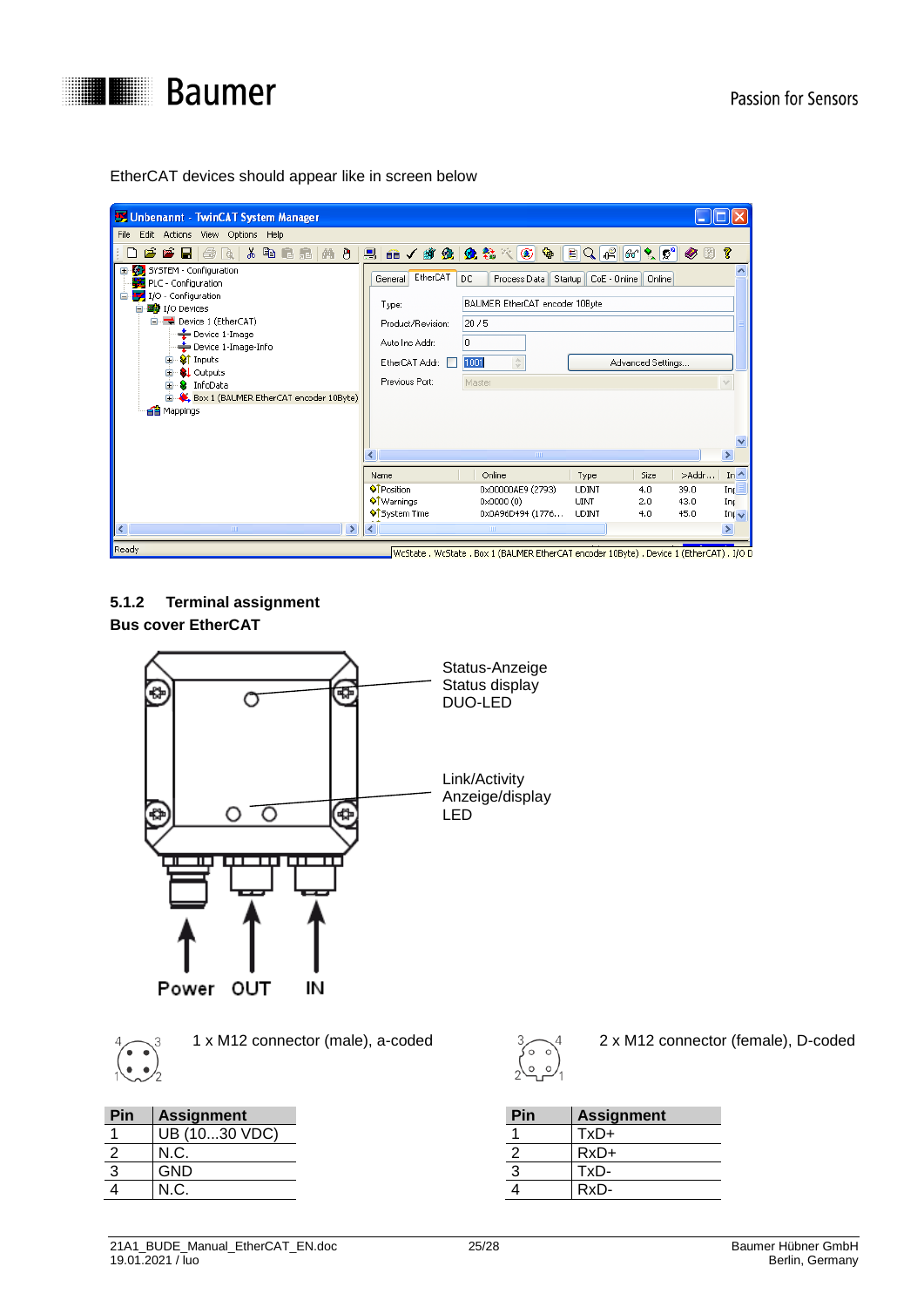



## <span id="page-25-0"></span>**5.2 Display elements**

#### <span id="page-25-1"></span>**5.2.1 State indicator**

The bus cover provides a DUO LED (green/red) operating in line with EtherCAT Indicator Specification V0.91.

#### *DUO-LED green RUN State*

| <b>RUN State</b>    | <b>Status</b>                                | <b>Description</b>                                                                                                                              | <b>Category</b> |
|---------------------|----------------------------------------------|-------------------------------------------------------------------------------------------------------------------------------------------------|-----------------|
| Off                 | <b>INIT</b>                                  | The device is in state INIT                                                                                                                     | Mandatory       |
| <b>Blinking</b>     | PRE-OPERATIONAL                              | The device is in state PRE-OPERATIONAL                                                                                                          | Mandatory       |
| Single Flash        | SAFE-OPERATIONAL                             | The device is in state SAFE-OPERATIONAL                                                                                                         | Mandatory       |
| On                  | <b>OPERATIONAL</b>                           | The device is in state OPERATIONAL                                                                                                              | Mandatory       |
| Flickering          | <b>INITIALISATION or</b><br><b>BOOTSTRAP</b> | The device is booting and has not yet entered the INIT<br>state, or the device is in state BOOTSTRAP.Firmware<br>download operation in progress | Optional        |
| Double Flash        | Reserved                                     | Reserved for future use                                                                                                                         | reserved        |
| <b>Triple Flash</b> | Reserved                                     | Reserved for future use                                                                                                                         | reserved        |
| Quadruple           | Reserved                                     | Reserved for future use                                                                                                                         | reserved        |

#### *DUO-LED red ERR State*

| <b>ERR State</b>    | Error                                  | <b>Description</b>                                                                                                                                             | <b>Example</b>                                                                           | <b>Category</b> |
|---------------------|----------------------------------------|----------------------------------------------------------------------------------------------------------------------------------------------------------------|------------------------------------------------------------------------------------------|-----------------|
| Off                 | No error                               | The EtherCAT<br>communication of the<br>device is in working<br>condition                                                                                      |                                                                                          | Mandatory       |
| Flickering          | <b>Booting Error Booting</b>           | Error was detected. INIT<br>state reached, but<br>Parameter "Change" in the<br>AL status register is set to<br>0x01:change error                               | Checksum Error in Flash<br>Memory.                                                       | Optional        |
| <b>Blinking</b>     | Invalid Configuration                  | <b>General Configuration Error</b>                                                                                                                             | State change commanded<br>by master is impossible due<br>to register or object settings. | Mandatory       |
| Single Flash        | <b>Unsolicited State</b><br>Change     | Slave device application<br>has changed the EtherCAT<br>state autonomously:<br>Parameter "Change" in the<br>AL status register is set to<br>0x01:change/error. | Synchronisation Error,<br>device enters Safe-<br>Operational automatically.              | Mandatory       |
| Double Flash        | <b>Application Watchdog</b><br>Timeout | An application watchdog<br>timeout has occurred.                                                                                                               | Sync Manager Watchdog<br>timeout                                                         | Mandatory       |
| <b>Triple Flash</b> | Reserved                               | Reserved for future use                                                                                                                                        |                                                                                          | Reserved        |
| Quadruple Flash     | Reserved                               | Reserved for future use                                                                                                                                        |                                                                                          | Reserved        |
| On                  | PDI Watchdog<br>Timeout                | A PDI Watchdog timeout<br>has occurred                                                                                                                         | Application controller is not<br>responding any more                                     | Optional        |

#### <span id="page-25-2"></span>**5.2.2 Link/Activity indicator**

One LED each for input and output.

| Link | <b>Activity</b> | <b>State of Link/Activity indicator</b> |
|------|-----------------|-----------------------------------------|
| Yes  | No              | On                                      |
| Yes  | Yes             | Flickering                              |
| No   | Not applicable  | Off                                     |

**Note:** All LED´s are "off" if the encoder is under power supply but not yet connected to Ethernet.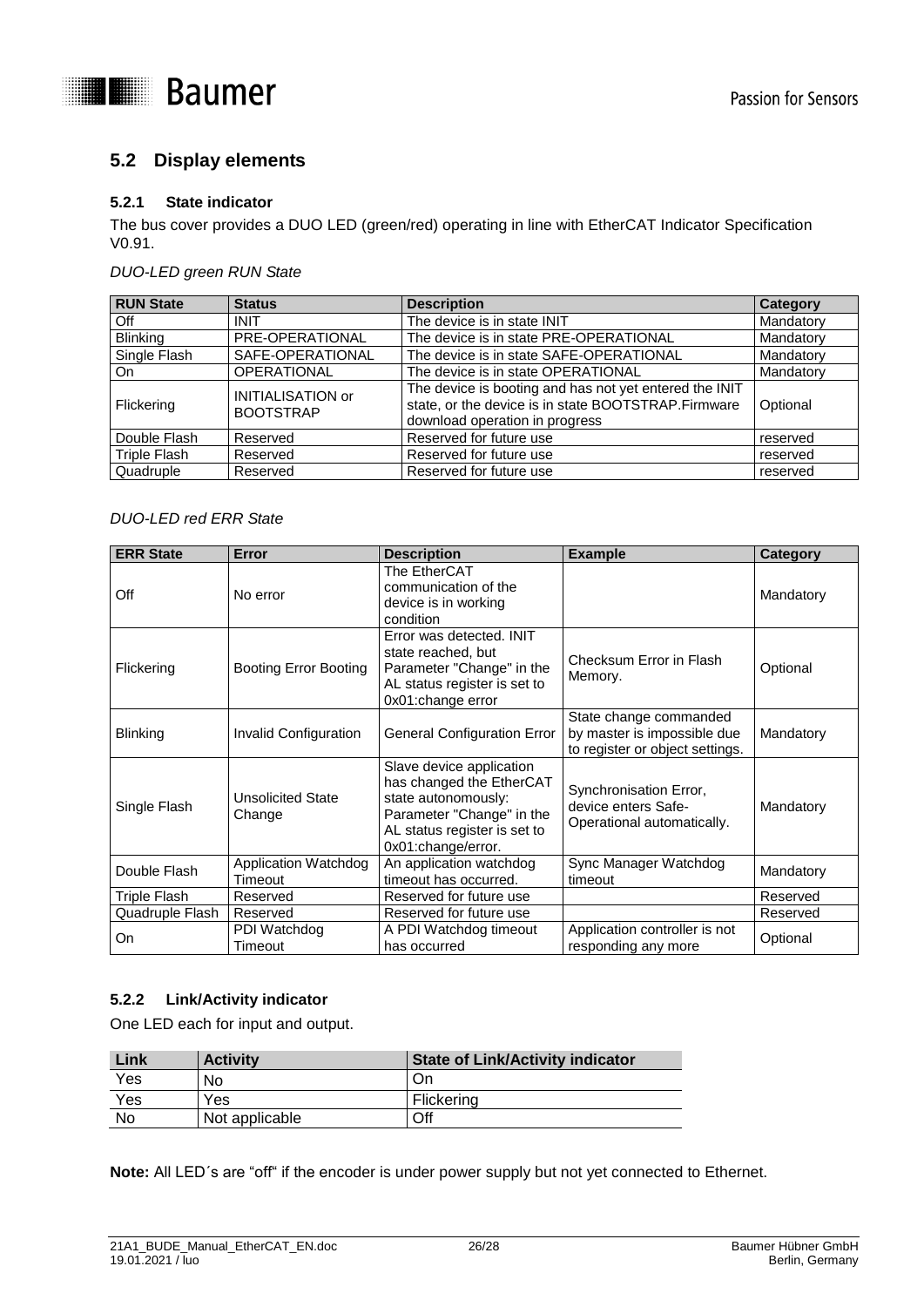

## <span id="page-26-0"></span>**5.3 Cycle times**

Cycle times relate to the following settings:

- Basic encoder type
- Scaling on/off (0x6000 Bit 2<sup>2</sup>)
- Configuration 10 byte PDO/ 4 byte PDO/ 2 byte PDO

Scaling ON:  $0x60002^2 = 1$ ; Scaling OFF:  $0x60002^2 = 0$ ;

#### Chart on cycle times **All times** in ns

| 10 Byte PDO (default)         |                                |            |                                |            |                      |  |
|-------------------------------|--------------------------------|------------|--------------------------------|------------|----------------------|--|
| 0x1C33:3<br><b>Shift time</b> | 0x1C33:5<br>Minimum cycle time |            | 0x1C33:6<br>Calc and copy time |            | <b>Basic encoder</b> |  |
|                               | <b>Scaling OFF</b>             | Scaling ON | <b>Scaling OFF</b>             | Scaling ON | Device name          |  |
| 21300                         | 214500                         | 419500     | 188700                         | 393700     | <b>GCAM</b>          |  |
| 41800                         | 234000                         | 413000     | 185200                         | 364200     | <b>GCMM</b>          |  |
| 25000                         | 217000                         | 419000     | 183000                         | 385000     | <b>GXAM</b>          |  |
| 41000                         | 233000                         | 410000     | 183000                         | 360000     | <b>GXMM</b>          |  |
| 33600                         | 228000                         | 416000     | 185400                         | 373400     | <b>GBAM</b>          |  |
| 50600                         | 245000                         | 423000     | 185400                         | 363400     | <b>GBMM</b>          |  |

| 4 Byte PDO                    |                                |            |                                |            |                      |  |
|-------------------------------|--------------------------------|------------|--------------------------------|------------|----------------------|--|
| 0x1C33:3<br><b>Shift time</b> | 0x1C33:5<br>Minimum cycle time |            | 0x1C33:6<br>Calc and copy time |            | <b>Basic encoder</b> |  |
|                               | <b>Scaling OFF</b>             | Scaling ON | <b>Scaling OFF</b>             | Scaling ON | Device name          |  |
| 21300                         | 74500                          | 279500     | 48700                          | 253700     | <b>GCAM</b>          |  |
| 41800                         | 92000                          | 271000     | 43200                          | 222200     | <b>GCMM</b>          |  |
| 25000                         | 76000                          | 278000     | 42000                          | 244000     | <b>GXAM</b>          |  |
| 41000                         | 92000                          | 269000     | 42000                          | 219000     | <b>GXMM</b>          |  |
| 33600                         | 86000                          | 274000     | 43400                          | 231400     | <b>GBAM</b>          |  |
| 50600                         | 104000                         | 282000     | 44400                          | 222400     | <b>GBMM</b>          |  |

| 2 Byte PDO                    |                                |            |                    |                                |             |  |
|-------------------------------|--------------------------------|------------|--------------------|--------------------------------|-------------|--|
| 0x1C33:3<br><b>Shift time</b> | 0x1C33:5<br>Minimum cycle time |            |                    | 0x1C33:6<br>Calc and copy time |             |  |
|                               | <b>Scaling OFF</b>             | Scaling ON | <b>Scaling OFF</b> | Scaling ON                     | Device name |  |
| 21300                         | 62500                          | 267500     | 36700              | 241700                         | <b>GCAM</b> |  |
| 41800                         | 85000                          | 264000     | 36200              | 215200                         | <b>GCMM</b> |  |
| 25000                         | 68000                          | 270000     | 34000              | 236000                         | <b>GXAM</b> |  |
| 41000                         | 84000                          | 261000     | 34000              | 211000                         | <b>GXMM</b> |  |
| 33600                         | 78000                          | 266000     | 35400              | 223400                         | <b>GBAM</b> |  |
| 50600                         | 96000                          | 274000     | 36400              | 214400                         | <b>GBMM</b> |  |

Note: Setting 2 byte PDO means input data will be limited to 2 bytes, no matter what the maximum total encoder resolution is.